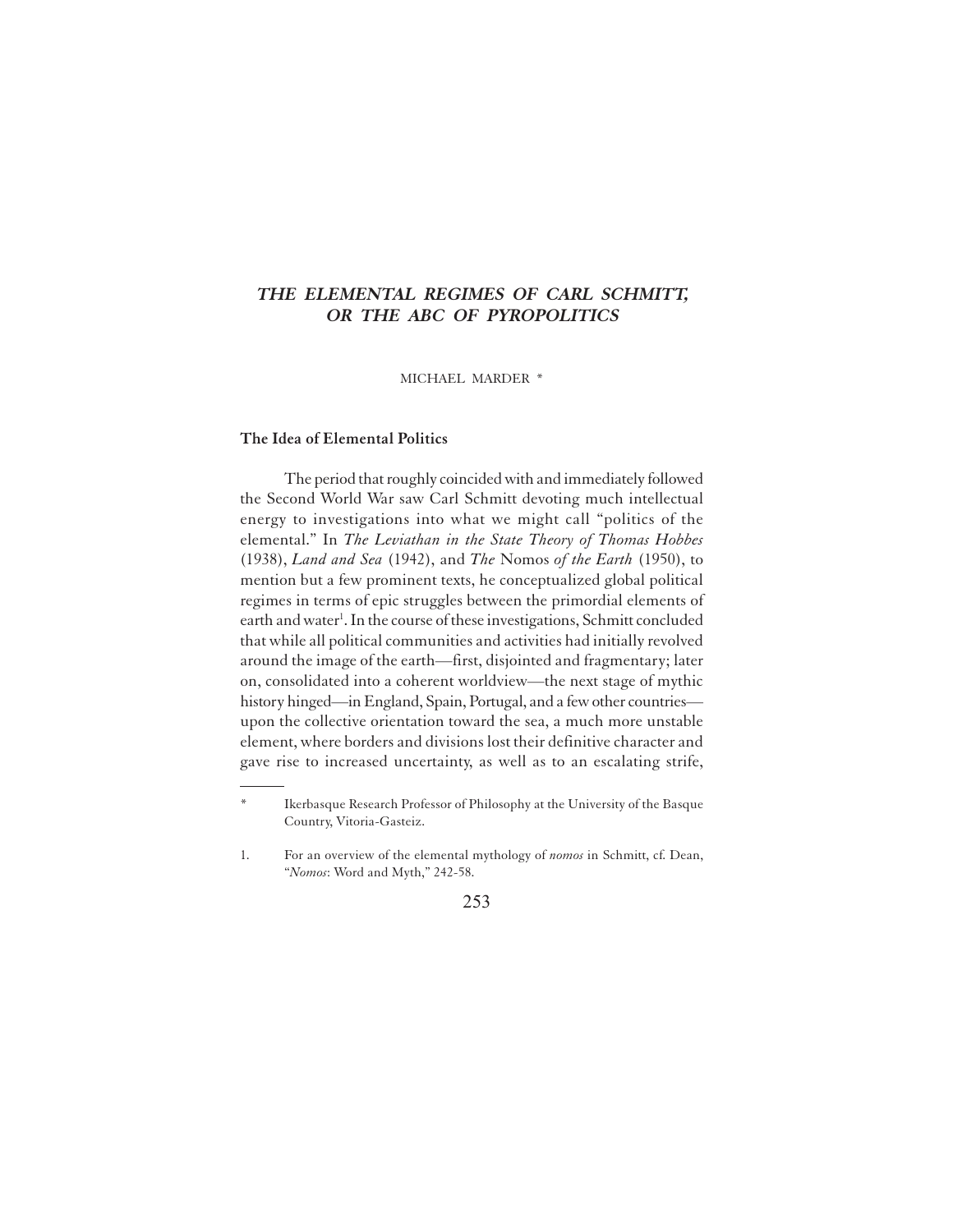indicative of the fact that a new political intensity had been reached. In each case, the political was associated with (indeed, housed in) a particular elemental sphere, replete with an appropriate mythical symbolism, often presented in the shape of large animals, not to mention distinct goals and military strategies, ways of organizing space and defining the human place in it, waging war and maintaining peace. The world viewed from the standpoint of dry land was not the same world as the one experienced from the perspective of the high seas; the defense of sovereign territories was different from the tactical-military supremacy over *mare liberum*; the constitution of the Leviathan was divergent from that of the Behemoth…

If this admittedly simplified approach to geopolitics and maritime politics, of which Schmitt himself was occasionally critical<sup>2</sup>, is remi niscent of ancient Greek, pre-Socratic—if not pre-philosophical thought, this is not a haphazard association<sup>3</sup>. The first cosmologies in Greece, in Mesopotamia, where they are believed to have originated<sup>4</sup>, in India, and in the Buddhist Pali literature postulated, in various forms, the classical elements that, at minimum, included earth, water, air or wind, and fire. The Greeks and the Romans tended to interpret relations between the elements as those of strife, elevating contention—the

<sup>2.</sup> "[Goethe's verses "All pretty things have trickled away, / Only sea and land count here]" steer attention too much away from international law, and to either a geographical-scientific or an elemental-mythological approach. That would not do justice to the essentially jurisprudential foundations of this book, which I have taken so much pains to construct." (Schmitt, *The* Nomos *of the Earth*, 37).

<sup>3.</sup> Schmitt points out this connection in *Land and Sea*, 3ff. Likewise, in the Forward to *The* Nomos *of The Earth*, he acknowledges the influence of Johann Jacob Bachofen, whose texts introduced him to the mythical sources of jurisprudence (38). In his own investigations of ancient mythologies, Bachofen came to the conclusion that the earth was the spring of all human artifacts, including the earliest versions of jurisprudence (*Der Mythus von Orient und Occident,* 183). Instead of the dialectics of myth and enlightenment, depicted by Adorno and Horkheimer, we are thus dealing with the dialectics of myth and jurisprudence.

<sup>4.</sup> For the Babylonian creation myth *Enûma Eliš*, detailing the relation between the elements, see *Myths from Mesopotamia* (2008).

<sup>254</sup>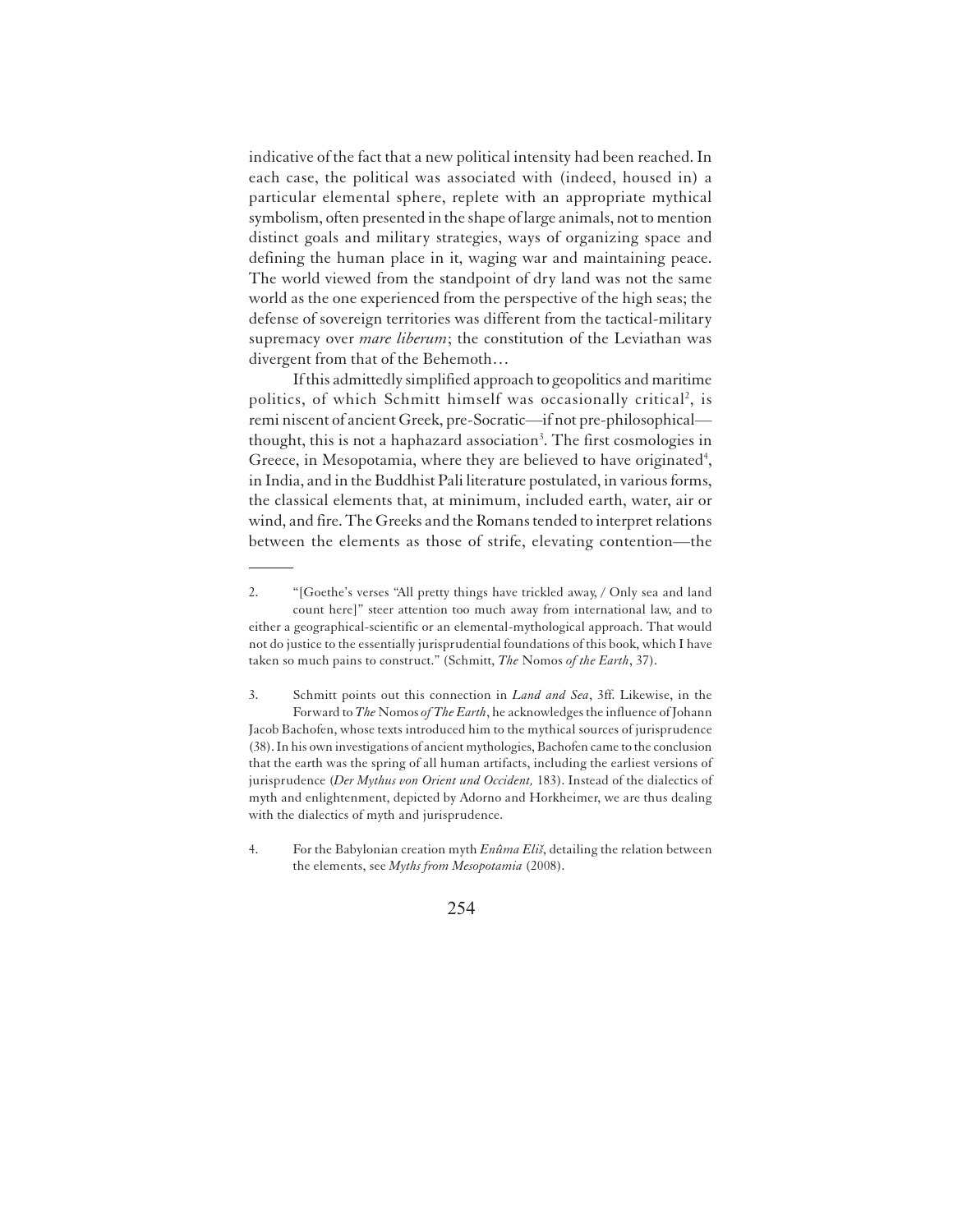political affect *par excellence*—to the status of an ontological, cosmic principle. Heraclitus and Lucretius are the paradigmatic thinkers of originary discord, "the father of all and king of all," according to the pre-Socratic's famous Fragment 83, and "this war that has been waged since time everlasting, the contest between the elements," in the words of the Roman philosopher<sup>5</sup>. Just as the external world is the embodiment not of harmony but of an intense conflict, where ontological differences are fought out and, in the course of this ongoing cosmic battle, give rise to determinate, differentiated entities, so too human reality, the mirror and the microcosm of the universe, is full of enmity. Power, governance, and sovereignty are the continuation of cosmology and cosmogony by other means, even if the relations between the elements that make up the world are themselves conceived on the basis of essentially human categories (e.g., kingship and war).

The mythology of the elements forms the clandestine prehistory of political theology, a term Schmitt reserved exclusively for the Judeo-Christian foundations of the political imaginary. It stands at the crossroads of myth and metaphysics and, consequently, at the preconceptual threshold of philosophy. Even so, the elemental prolegomena to thought are largely foreclosed to metaphysical grasp and may be finally retrieved only once the history of metaphysics has come to an end, as Heidegger often claimed.<sup>6</sup> Schmitt's political philosophy, too, may be classified (if classify it we must) as post-metaphysical—an argument I advanced in *Groundless Existence*—and this could well be one of the reasons why the anachronistic return to the classical elements we witness in the German thinker's work is much more than a mere relic of the anti-Enlightenment approach to politics. Still, regardless of this rapprochement, we should already note a crucial difference between the pre- and post-metaphysical paradigms: whereas, for the ancients, ontology is inherently and eminently political insofar as it is marked by the ongoing struggle between the warring elements often personified as divinities, Schmitt valorizes the other side of the coin, that is, the

<sup>5.</sup> *On the Nature of Things*, 49.

<sup>6.</sup> Cf. Heidegger and Fink, *The Heraclitus Seminar*, 75ff.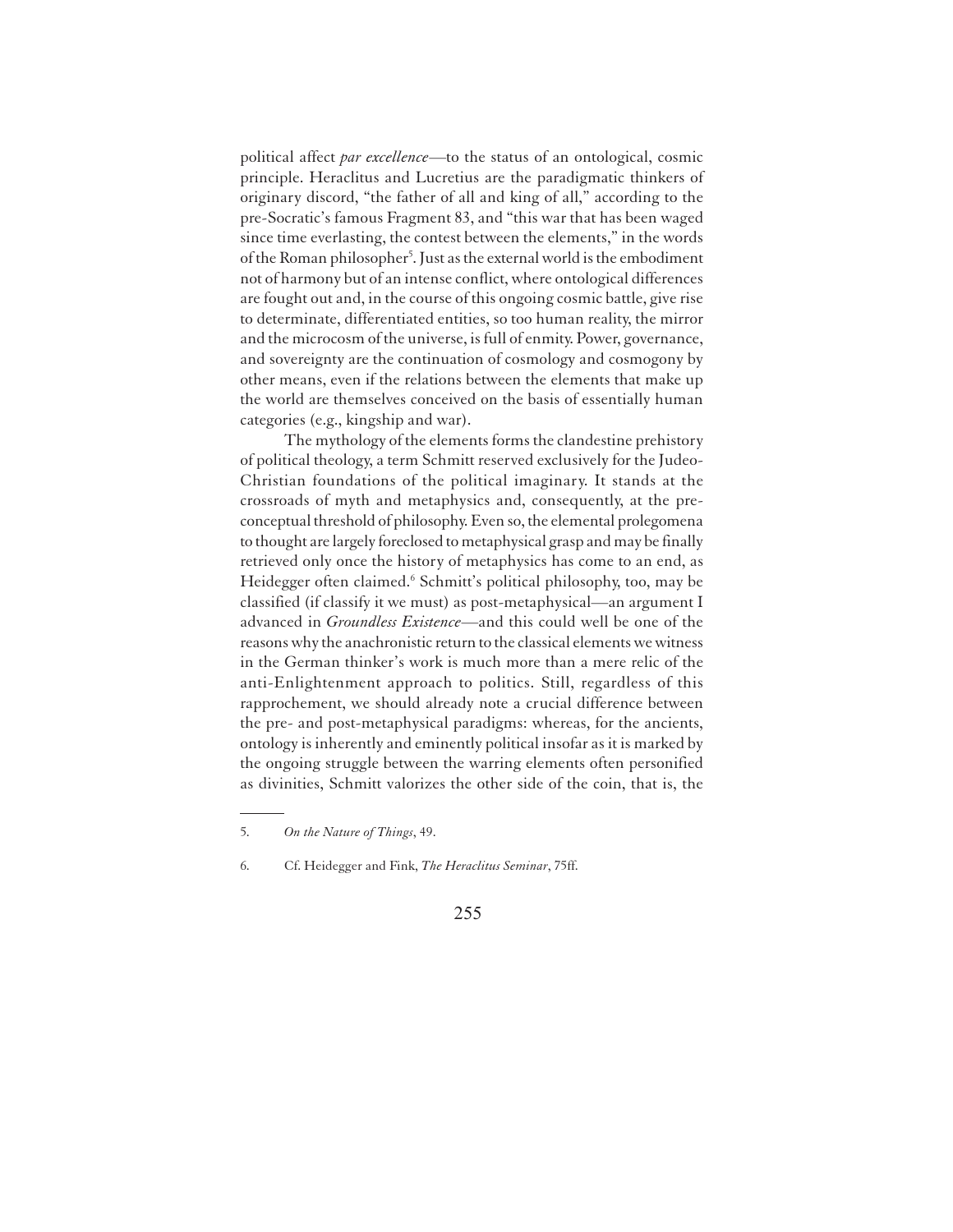ontological nature of politics. If, however, Schmittian ontology is existential-phenomenological in its attunement to the subjective experience of and to the conditions of possibility for the political<sup>7</sup>, then a veritable gulf seems to have opened between the paradigms framing the history of metaphysics at either extreme. Therefore, the initial question we are faced with is: Does the politics of the elemental, with its emphasis on the substantial and objective dimensions of the world, not contravene a subject-oriented approach to politics spearheaded by Schmitt?

Taking care not to project subsequent developments in the history of metaphysics onto the pre-metaphysical ways of thinking, one should be reluctant to describe the elements as the "substantial" and "objective" immutable givens, considering that these descriptors are themselves historically associated with modern philosophy. It should be also recalled that neither existentialism nor phenomenology advances an idealist version of the subject who would be detached from the materiality and lived actuality of the world and who would encounter these markers of a messy reality only in an *après coup*, after her "fall" into the world. The notions of the lifeworld (*Lebenswelt*) and the environing world (*Umwelt*), for example, are indispensable for phenomenological analyses that invariably demonstrate how existents are entirely embedded in their worlds. The same basic insight applies to all those who inhabit a political lifeworld, which is irreducible to merely imagined communities. The materiality of political practices entails their situatedness in a particular milieu—provided that the elements are understood in their environmental sense<sup>8</sup>—even though the environmental context of politics is far from being limited to the solidity of the earth.

The rapidly changing character of the political *Umwelt* comes to the fore in the retrieval of the pre-metaphysical elements at the dusk of the history of metaphysics, but such that the environing world of political subjects becomes less and less auspicious for human dwelling and

<sup>7.</sup> Marder, *Groundless Existence*, *passim*.

<sup>8.</sup> For this approach to the elements, consult Macauley's *Elemental Philosophy* (2010).

<sup>256</sup>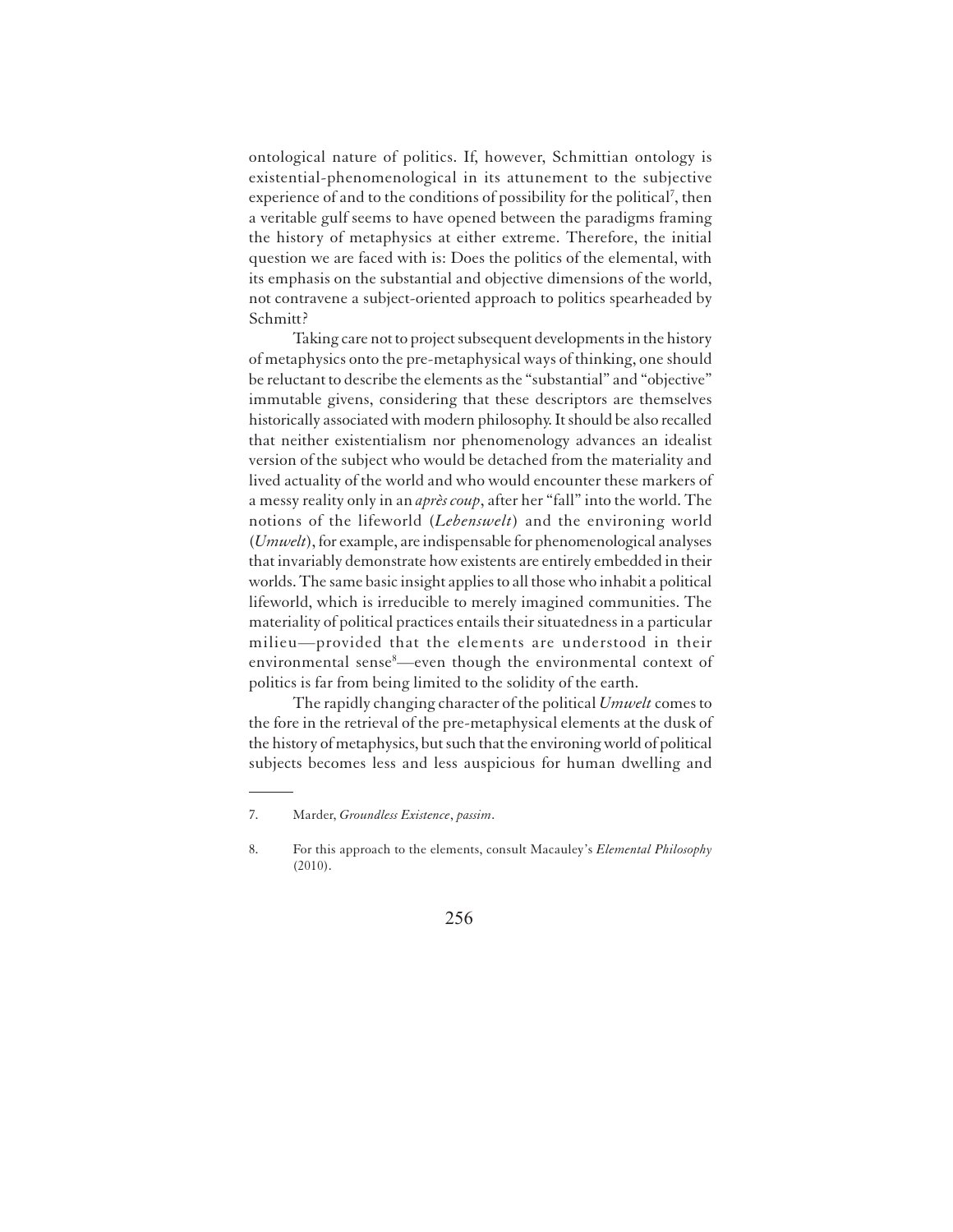habitation. When in modernity "all that is solid melts into air," as Marx and Engels wrote in *The Communist Manifesto*, the earth itself finally succumbs to the dominance of the ethereal element that spirits away all firm supports from thought and action. What passes for the dematerialization of the modern world is nothing but a shift, carrying drastic political consequences, in the arenas where this world unfolds. Our situation today is that of *neither land nor sea*; updated for the twentyfirst century, the central political elements are the dyad of air and fire.

#### **The Changing Order and Disorder of the Earth**

It would be all too easy to explain Schmitt's own recourse to mytho-poetic language with reference to the reactionary anti-modernism that stamps many of his political writings, or to dismiss it as a collection of fairytales unsubstantiated by serious scholarship. But, after all, isn't the self-consciousness of myth as myth the badge of honor that rightfully belongs to genuine enlightenment? Aren't analyses of political mythologies and theologies much more productive and intellectually honest than the rationalist fictions of contractarianism, busy with deluding and congratulating themselves on the complete overcoming of myth? Be this as it may, perhaps something other than antimodernism is at stake in the articulation, prevalent in Schmitt's writings of the "middle period," of political subjectivity and its elemental background. Perhaps this articulation is a variation on the theme of the Hegelian subject-object synthesis, which Schmitt prefers to code as the unity of order and orientation, *Ordnung und Ortung*, that jointly amount to the totality of *nomos*<sup>9</sup> . The scope of this hypothesis is admittedly limited, in that the unity of order and orientation presupposes a particular element, namely the earth, to which a human being, "a terrestrial being, a groundling [*ein Landwesen, ein Landtreter*]" who "stands, moves and walks on the firmly-grounded Earth [*feste-grüdeten Erde*]" and uses it as "his standpoint [*Standpunkt*] and his base

<sup>9.</sup> "The terrestrial fundament, in which all law is rooted, in which space and law, order and orientation meet, was recognized by the great legal philosophers." (Schmitt, *The* Nomos *of the Earth*, 47).

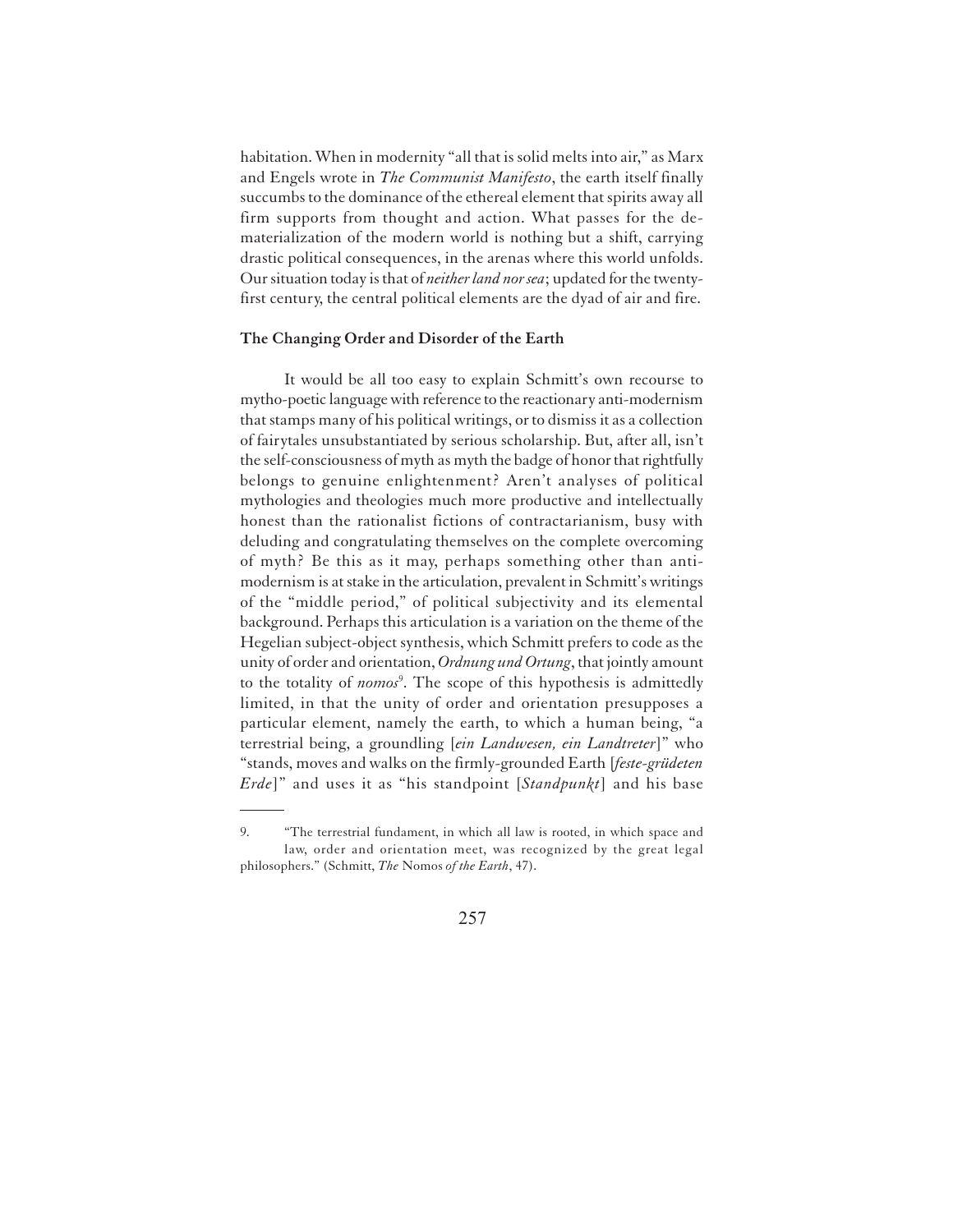[*Boden*],"<sup>10</sup> belongs. *Nomos* is always and necessarily *of the earth*; it concerns the unity of order and orientation within that element to which humans belong and which they seize, appropriate, and claim to themselves as their property, their most basic belonging, *dominium*. But, in contrast to the determination of the law by the earth, not all politics is a geopolitics: the *imperium* of the remaining elements is quite free of territorial *dominium*. When political activity departs from the firm abode of the earth, it either gets extinguished in ungrounded abstractions and systems of legality, or, conversely, it gets absolutely de-territorialized not in the manner of Deleuze and Guattari's nomads who still roam the surface of the earth, but in the manner of those who have lost the very possibility of abiding, dwelling, or inhabiting. Without a firm attachment to the earth, the unity of order and orientation falls apart and each of its two components internally disintegrates, since order without orientation is empty and orientation without order is blind. Even the elementary possibility of drawing the lines of law, Right, and legality is denied to those who no longer operate within the confines of earth-bound politics, instead entrusting themselves to the much more subtle (and at the same time much more intense) differentiations typical of the other elements.

What matters, above all, is not that empires and hegemonic regional blocks encompassing enormous landmasses rise and fall but, rather, that geopolitics as an idea and as the elemental framing of practical politics is on a steady decline. This is why Schmitt states so pessimistically in *Glossarium*, "This is the new *nomos* of the earth—no more *nomos* [*Das ist der neue Nomos der Erde; kein Nomos mehr*]."<sup>11</sup> The new *nomos* of the earth loses the outlines of *nomos* because it has been doubly decoupled from the earth, while the political sphere has been rid of the solidity of substance, as much as of its "sphericality," the quintessentially geopolitical and geometrical figure. From the standpoint of the politics of the earth, to which Schmitt remains sympathetic to say

<sup>10.</sup> Schmitt, *Land and Sea*, 1. In this and all the subsequent quotations of this book, the English translation has been modified.

<sup>11.</sup> Schmitt, *Glossarium*, 179.

<sup>258</sup>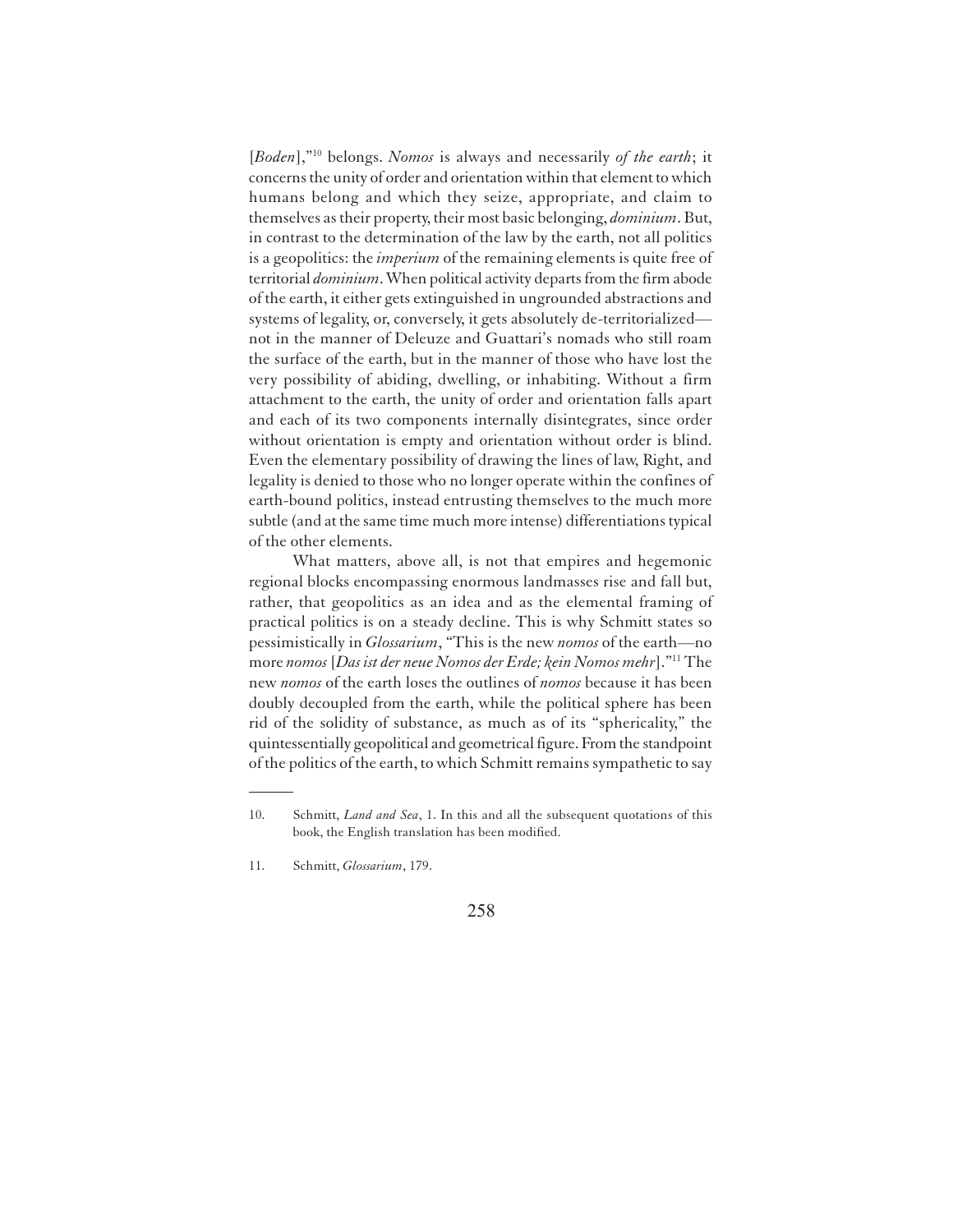the least, the new *nomos* is a-nomic, if not anarchic, a harbinger of chaos unrestrained by sovereign authority, the *Katechon*. Yet, positively understood, political activity transposed onto the other elements is released from the dead weight of substance and given over to a wealth of existential determinations. In this same light, what is normally deemed to be the de-materialization of political practices is a part of this dramatic ground-shift, of the human loss of grounding, firm foundations, footing, and standpoint on *terra firma*<sup>12</sup>. As Schmitt recognized in his theory of maritime politics, the sea is much more unstable than the earth and, it should be added, marine uncertainty only intensifies when other elements surge to the foreground of political action. The *nomos* of the earth is generally instituted when dividing lines are redrawn on the local or global scale, but the *nomos* of the sea, much less of air or of fire, is inconceivable, despite all the international maritime treaties and regulations, because "[o]n the sea, fields cannot be planted and firm lines cannot be engraved."<sup>13</sup> The differentiations that result from tracing, or, even archi-tracing, which is the non-transcendental condition of possibility for differentiation in Derrida<sup>14</sup>, cease to make any sense without the fundamental substratum of the earth capable of supporting all divisions and spatial differences.

The lawlessness of the non-terrestrial elements does not prevent these elements from acquiring an acutely political character. Indeed, the political regimes of the sea, of air, and of fire institute new nonlinear divisions, and, thereby, dramatically remold human ontology. While it is true that "man is neither fish nor bird, and certainly not a being of fire [*Feuerwesen*]—were one to exist,"<sup>15</sup> he is, nevertheless, thrust into these "non-human" elements by his own political activity. Our *Umwelt* is, consequently, de-familiarized and rendered uninhabitable.

- 13. Schmitt, *The* Nomos *of the Earth*, 42.
- 14. For instance, in *Of Grammatology* (1967).
- 15. Schmitt, *Land and Sea*, 2.

<sup>12.</sup> I have explored the ethical consequences of the loss of ground in "The Ethical Ungrounding of Phenomenology."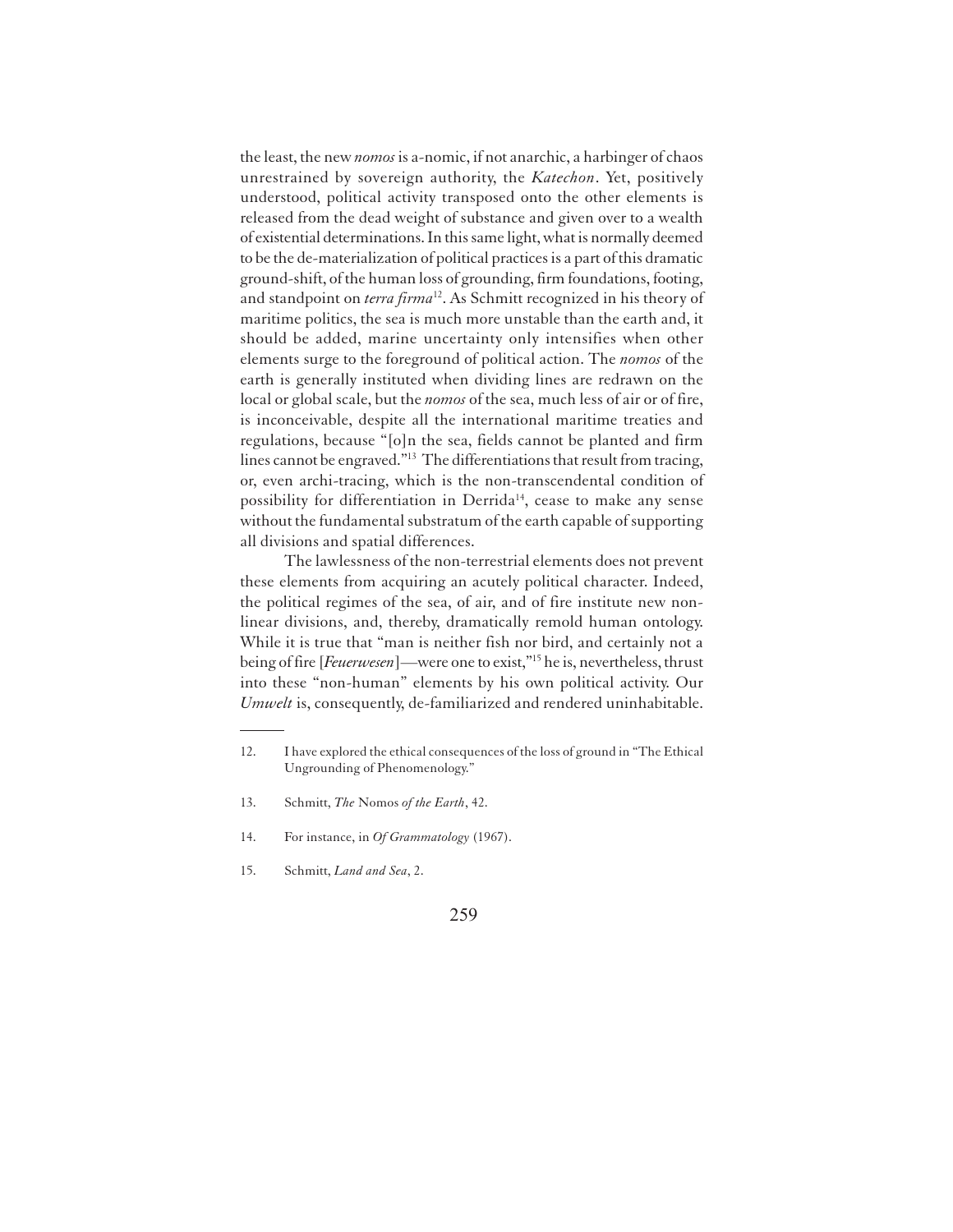Everything in it, including ourselves, turns unrecognizable, uncanny, foreign. Human beings no longer know whether or not they are "beings of fire;" at the extreme of the elemental transformation of the world and of the human, a suicide bomber endeavors to turn herself into such a being and, literally, to set the world around her on fire. That the classical "rules of engagement" have become irrelevant is a part of a broader sweeping tendency toward a politics less preoccupied with territorial defenses, especially there where human beings have been dispossessed and displaced, as in the case of the Palestinian people. Although the political aspirations of the radically dispossessed may (and will) ultimately revert back to the earth and to territorial claims, the interim state is that of dis-order and dis-orientation derailing all the conventional stratagems of organized state violence. Despite their loyalty to the native soil, the "irregular" combat of partisans<sup>16</sup> throws into disarray the ground-rules of professional army operations. The "bearers of the elemental powers of the...earth"<sup>17</sup> spell out the end of strictly earthoriented politics.

The condition of "irregular" fighters and their marine counterparts—the pirates—is, in fact, symptomatic of the global situation, where the non-terrestrial elements are on the ascendance and where "world order" increasingly presents itself as world disorder because the "world" exceeds the boundaries of *terra firma*, the earth. In Schmitt's texts, the name of this excess is the sea, the element of water that lacks the inner measure, the sense of justice, and the *nomos*generating unity of order and orientation typical of the earth. When it comes to the grand standoff of land and sea, Schmitt sides with the earthly element, pleading for "a new *nomos* of the earth" and suggesting that "[h]uman thinking again must be directed to the elemental orders of its terrestrial being here and now."<sup>18</sup> The politics of the earth is the politics of pure immanence, of sheer immersion in the "here and now,"

<sup>16.</sup> Schmitt, *Theory of the Partisan*, 14, 21.

<sup>17.</sup> Schmitt, *Theory of the Partisan*, 12.

<sup>18.</sup> Schmitt, *The* Nomos *of the Earth*, 38.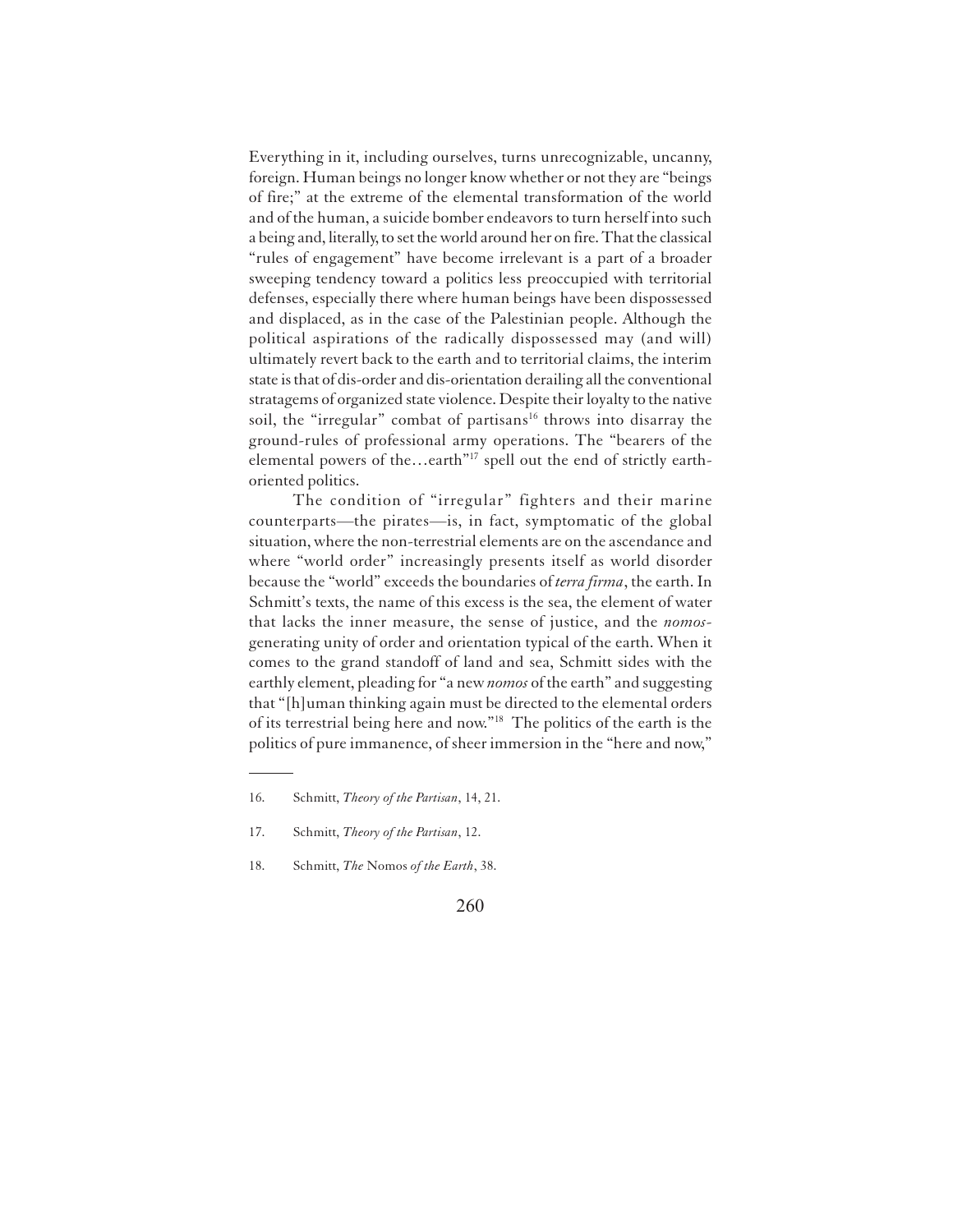but so is the politics of the elemental *in toto*. Far from being absolute, the transcendence of each element is relative vis-à-vis all the others, even if it seems that everything detached from the earth loses touch with the materiality of existence. The rarification of the non-earthly elements does veer on the side of ideality and transcendence, but a careful observer will realize that it signals transcendence within immanence. Elemental politics engulfs the entirety of being, first and foremost the human being, in its concreteness and puts an end to empty proceduralism that falls under the heading "liberal democracy." We will have an occasion to specify how such intense politicization transpires under the heading of "politics of fire," or *pyropolitics*, that increasingly supplants the old geopolitical model.

Human attachment to the earth and the soil is understandable within the context of Schmitt's Catholicism, which, much more than a religion, is definitive, according to the German thinker, of a way of being that is telluric, earth-bound, or *terrist*<sup>19</sup>. Somewhat more mysterious is the circumscription, by Schmitt, of the non-terrestrial elements to the high seas and a certain calculated forgetting of air and fire in his otherwise robust political mythology. While the political regimes of the earth and of the water (the sea) boast a familiar structure, the politics of air is as hard to imagine as the politics of fire. One reason for this difficulty is the belatedness of these elements' ascendancy within the simplified chronological scheme Schmitt outlines on the final pages of *Land and Sea*. The "other" of the earth is thus metonymically identified with the high seas, and the political-existential boundary, the outermost limit of *nomos* itself—with the place "here…where the land ends and the sea begins," *aqui…onde a terra se acaba e o mar começa*, in the legendary words of the Portuguese national poet Luís de Camões.

This is not to say that there are no indications, however fragmentary, on the subject of the politics of air and fire in Schmitt's texts. In principle, if each of the four elements is an "indication of the great possibilities of human existence,"<sup>20</sup> then what are the "possibilities

<sup>19.</sup> Schmitt, *Roman Catholicism*, 10ff.

<sup>20.</sup> Schmitt, *Land and Sea*, 4.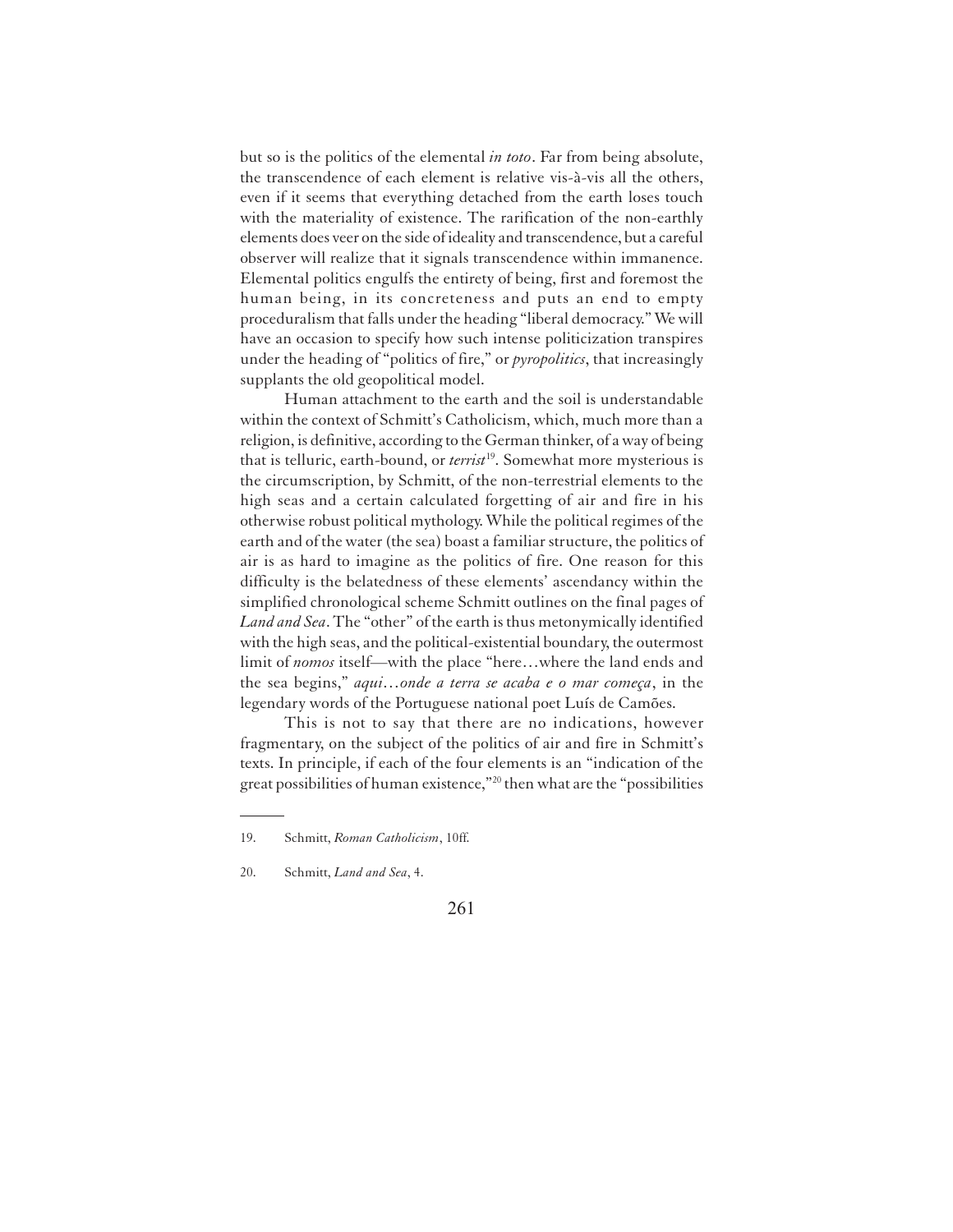of human existence" inherent in air and fire? The progress of technology away from its "terrestrial or maritime foundation" means that "today, it is conceivable that the air will envelop the sea and perhaps the earth, and that men will transform their planet into a combination of produce warehouse and aircraft carrier."<sup>21</sup> Aerial bombardments, outer space exploration, and satellite telecommunications have changed the spatiality of human existence, not to mention the relation to the earth and the sea now observable (and, hence, to some extent already dominated) from above. (Most recently, Peter Sloterdijk has explored this dimension of elemental politics in *Terror from the Air* [2009]). "The invention of the airplane," Schmitt writes in an earlier text, "marked the conquest of the third element, after those of land and sea…It is easy to understand why the air force was called the 'space weapon.'…[A]ir [became] the new elemental space of human existence. To the two mythical creatures, leviathan and behemoth, a third would be added, quite likely in the shape of a big bird."<sup>22</sup> More so than water, air is the element of "groundlessness" and uncertainty, of risk and unpredictability. For those who wish to tackle this new element, time-tested methods prove to be useless, and thinking dangerously verges on pure speculation. Caution is recommended to all those who venture in their theorizing beyond the solidity of the earth, lest they give in to "ruminations in which serious thinking is too tightly bound to speculation that partakes of pure fantasy, and so leaves too much to the imagination."<sup>23</sup> Dealing with the politics of air, we run the risk of thinking in the clouds, a charge Aristophanes leveled against Socrates and the Athenian Academy in his well-known comedy at the very inception of the metaphysical era.

22. Schmitt, *Land and Sea*, 58. Likewise, in *The* Nomos *of the Earth* Schmitt states: "Today, as a result of a new spatial phenomenon—the possibility of a domination of air space—firm land and free sea alike are being altered drastically, both in and of themselves and in relation to each other. Not only are the dimensions of territorial sovereignty changing, not only is the efficacy and velocity of the means of human power, transport, and information changing, but so, too, is the content of this *effectivity.*" (48)

23. Schmitt, *Land and Sea*, 58.

<sup>21.</sup> Schmitt, *The* Nomos *of the Earth*, 49.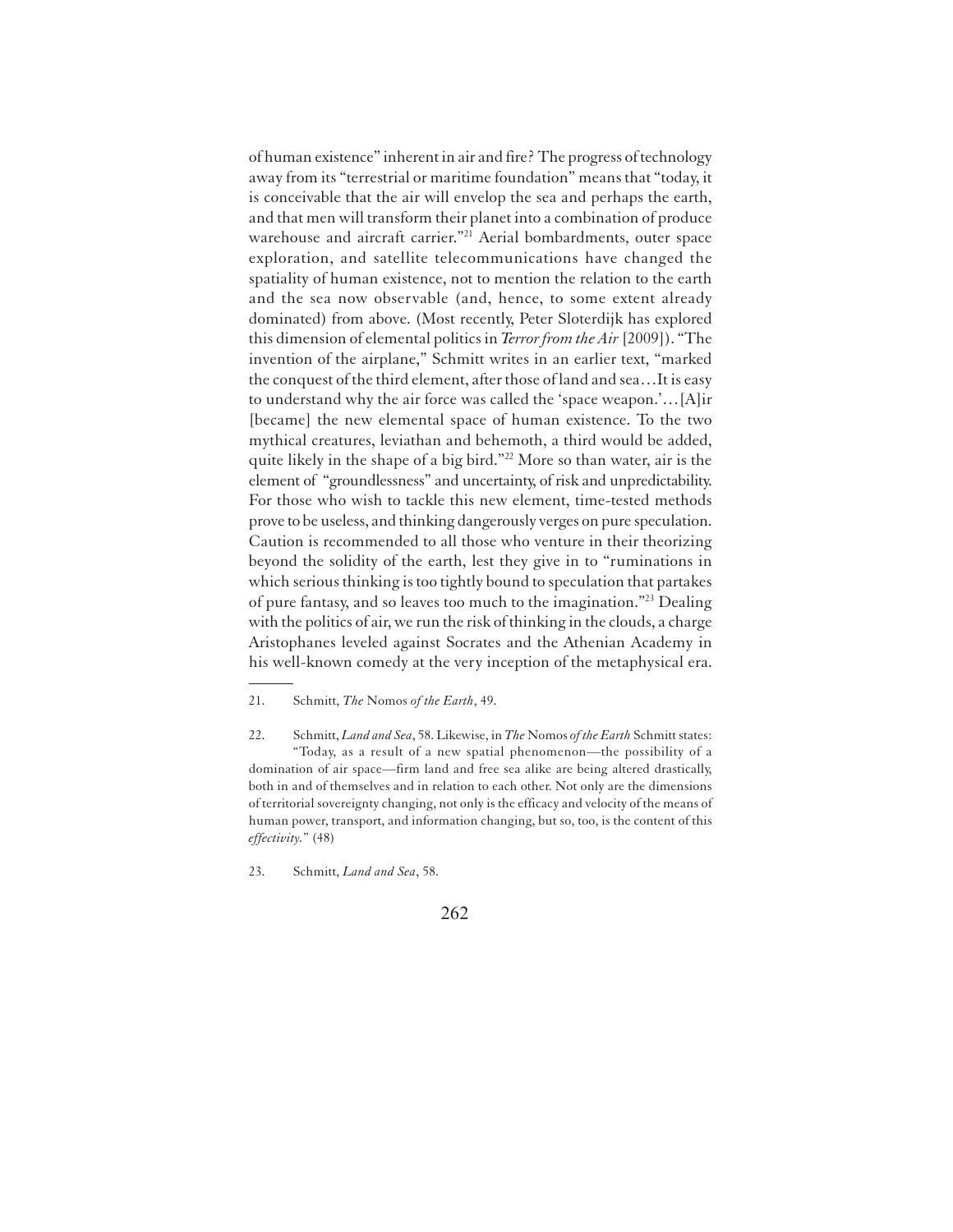Needless to say, the situation of thinking is ever more extreme when it turns toward the element of fire, which threatens to burn and destroy whoever wishes to make it into an object of knowledge. And yet, theoretical ventures beyond the geo-politico-philosophical milieu are worth the effort and the risk, because they hold the potential for disclosing a global transformation now under way more so than in Schmitt's twentieth century.

The danger-fraught path of thinking, on which Schmitt has reluctantly embarked, leads him to at least one erroneous conclusion. In his periodization of the politics of the earth, water, air, and fire, he lines up the elements in what appears to be a linear succession, or a continuous chain. The progressive detachment from the originality of the earth is accompanied by a nostalgic yearning for the lost ground and the desire to see through the germination of a new constellation of power conducive to the revival of the *nomos* of the earth. It is, however, unwarranted to comprehend the association of human activity with various elements in terms of a straightforward drifting away from, a forgetting, or a suppression of the terrestrial origin. Schmitt reveals one of the reasons for this simplification of elemental politics set in its historical context when he writes (or, to be more precise, tells his young daughter Anima, who had listened to the text of what was later to become Land and Sea as though it had been an exciting bedtime story<sup>24</sup>) that "[a]ccording to an ancient belief, the whole history of mankind is but a voyage through the four elements."<sup>25</sup> This is emphatically not the sense of the Heraclitus Fragment 25, to which the German thinker is tacitly referring, "Fire lives the death of earth, and air lives the death of fire; water lives the death of air, and earth that of water." Without denying the difficulty of the fragment, it would be fair to say that the relation between fire and the earth, etc. is not that of a simple succession, punctuated by radical breaks, but, rather, that of survival: to live the death of another element is to lead its afterlife<sup>26</sup>. Interpreted politically,

<sup>24.</sup> Müller, *A Dangerous Mind*, 46.

<sup>25.</sup> Schmitt, *Land and Sea*, 58.

<sup>26.</sup> The same interpretation is advanced by Fink and Heidegger in the *Heraclitus Seminar*, 82.

<sup>263</sup>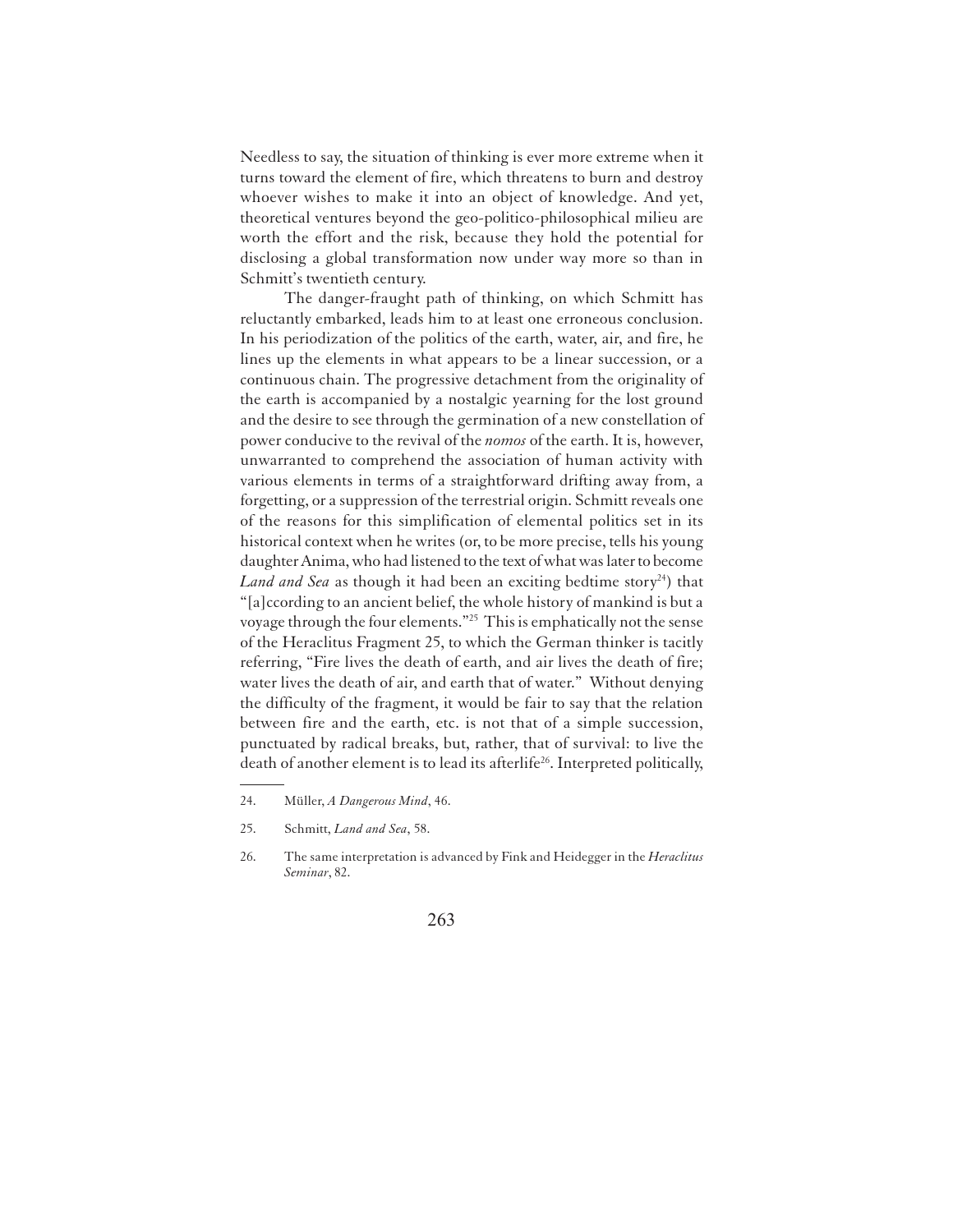the first part of the fragment means that in the age dominated by pyropolitics we live the death of the *nomos* of the earth and that something of international law grounded in the *jus publicum Europaeum* survives its deracination.Today's political ontology unfolds on the ruins of the grand geopolitical systems of the past, the systems whose faultlines, coordinates of order and orientation, and *nomoi* survive the death of geopolitics (live the Heraclitean "death of the earth,") long after the destruction of the context, or the world, wherein they used to be meaningful. The segregation walls and separation fences now being erected everywhere from the US-Mexico frontier to the imposed Israeli-Palestinian border are symptomatic of the death throes of past geopolitics, to which state actors cling in reaction to the pyropolitical "terrorist attacks" and other "national security threats."

## **Schmitt on Fire**

Another clue to the non-successive ordering of the elements in history is the co-origination of the politics of air and that of fire, born alongside, if not right in the midst, of the former: "If one thinks of the technical-machinic means and energy necessary for human prowess to manifest itself in airspace, and of the engines that propel airplanes, it seems that the proper new element of human activity [*eigentlich neue Element menschliche Aktivität*] is fire."<sup>27</sup> The energy needed for the politics of air literally to take off the ground derives from the fire (which, itself, requires oxygen for burning) of combustion engines, as much as from the more amorphous and metaphorical fire synonymous with the explosive potential of the human spirit. Generally speaking, pyropolitics, the coordinates of which are yet to be determined, seems so ubiquitous that it permeates all periods of human history, for instance, in the form of revolutionary "sparks" and explosions overturning *ancien regimes* in France, Russia, and elsewhere. The myth of Prometheus, who stole the fire of the gods and bestowed it as a gift upon humanity, points out that power and control have been associated with fire since the earliest periods of human history. The Byzantine secret weapon called "Greek fire,"<sup>28</sup>

<sup>27.</sup> Schmitt, *Land and Sea*, 58.

<sup>28.</sup> Schmitt, *Land and Sea*, 8.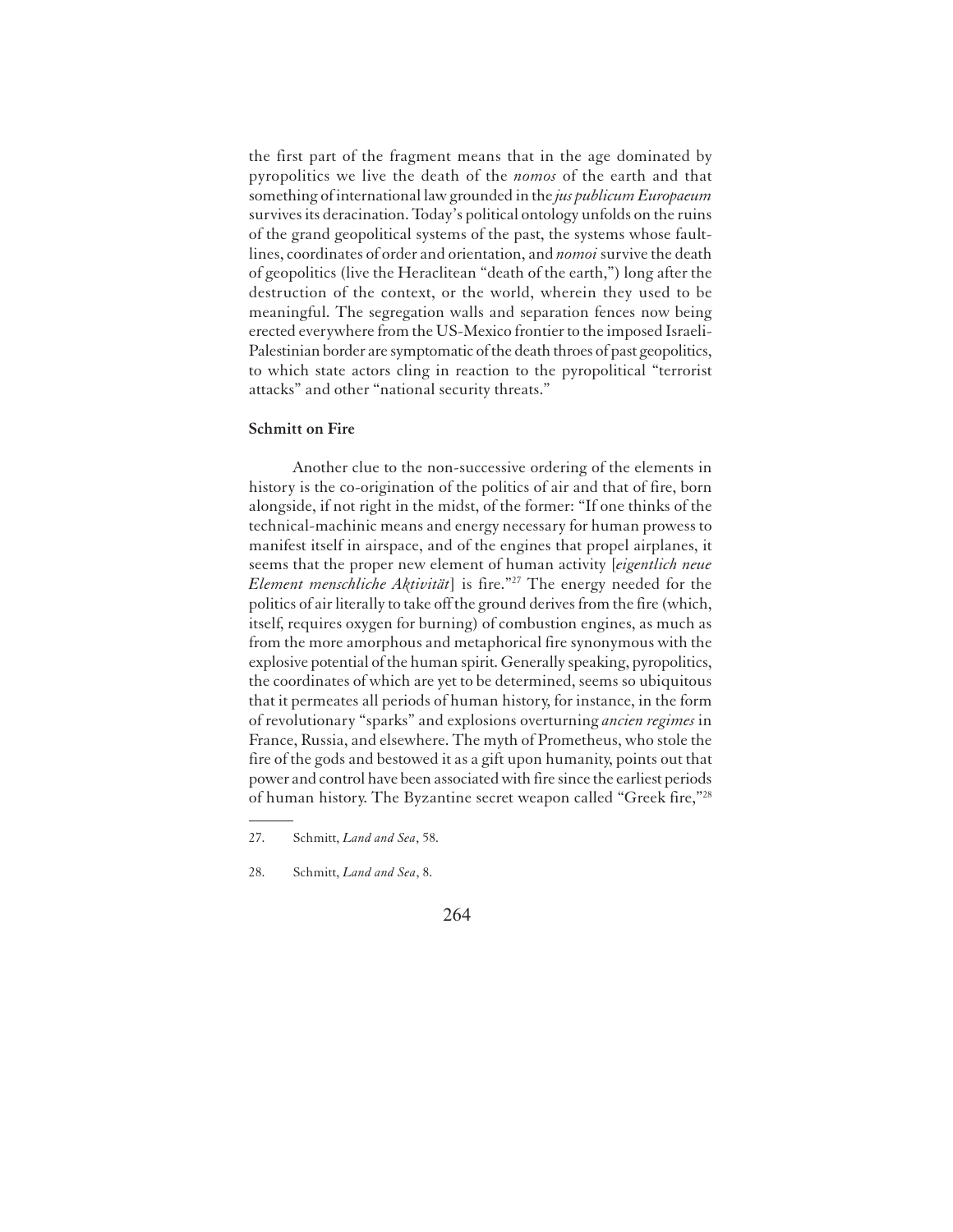and also known as "sea fire," *pur thelassion*, or "war fire," *polemikon pur*, was said to burn even under water and to effectively sink enemy vessels; it allowed Constantinople to maintain its strategic advantage over its foes and to survive. In other words, the politics of fire, already inherent in other elemental regimes, merely gets accentuated and comes into sharper relief in the late twentieth and early twenty-first centuries. What, then, is the significance of the ubiquitous pyropolitics and what are the effects of this element, translated into political terms?

The thesis I wish to advance in response to the above question is that pyropolitics is coextensive with the concept and the event of the political. To defend this thesis, I will sketch the outlines of pyropolitics as they emerge from the references scattered throughout Schmitt's texts, keeping in mind that the literal and the metaphorical invocations of fire bleed into each other and converge in a coherent image of something the German thinker was reluctant to bring explicitly into view, to formalize, or to thematize. It is my hope that the outline of the Schmittian politics of fire will prove much more than an idle curiosity, or a deconstructive exercise in mining the fertile margins of his texts for the somewhat unexpected fleeting references; instead, it will furnish us with a condensed, miniature version of the general logic underpinning pyropolitics, the logic that conditions political phenomena well in excess of Schmitt's writings.

The difficulty of the task at hand should not be underestimated. It is virtually impossible to "outline" the contours of the politics of fire both because it is an elemental regime that is still too fresh, too precarious, too indeterminate to provide materials for an accurate historical-philosophical judgment and because, in and of itself, it is bereft of clear boundaries, precise outlines, and spatial confines. Rather than a mere limitation to our understanding, this second reason hints, albeit negatively and obliquely, at the overall character of pyropolitics. Each element presupposes a peculiar awareness of space and a unique concept of spatiality, depending on whether collective existence orients itself inland, faces the sea from the edge of the territory's shore, views national territory from the vantage point of marine expanses as a mere shoreline, or begins to observe, if only with the help of images and the power of imagination, both land and sea from above, from the utterly groundless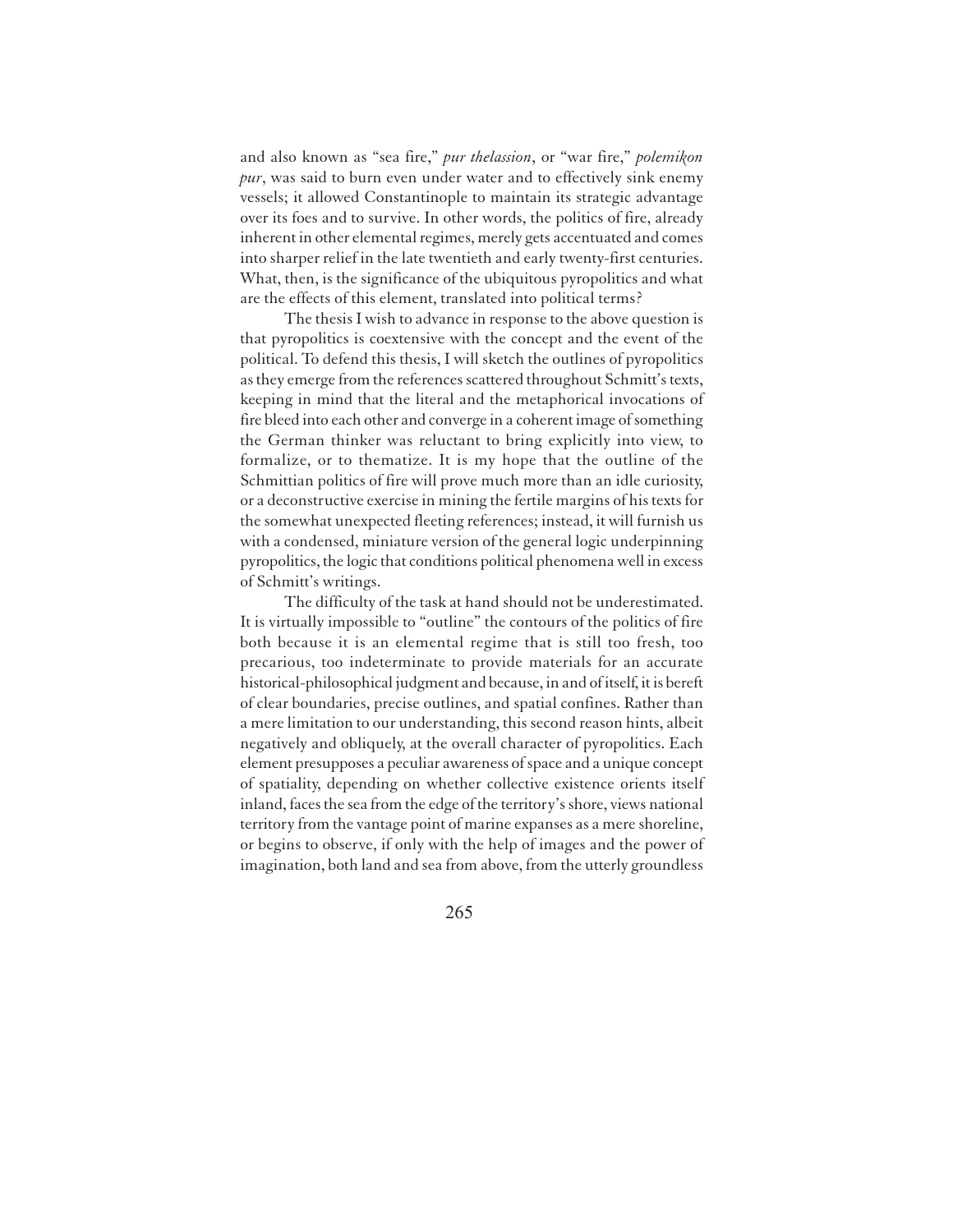and detached aerial perspective. The variegated shifts in the human representation of spatiality are explicable within the theoretical context of what Schmitt terms *Raumrevolution*, "space revolution," whereby "all important changes in history more often than not imply a new image of space [*Raumbildes*]."<sup>29</sup> Fire, on the other hand, seems to bear no relation to spatiality whatsoever—for what would it mean to experience the other elements from the standpoint of fire? Wouldn't experience *from* fire be a sheer impossibility? But what if the exact opposite is the case? What if fire heralds the most profound *Raumrevolution* yet, one where we witness the spatial negation of space, consistent with the apparent de-materialization of political practices, removed from the concreteness of the earth?

The dissolution of perceptible outlines in the political "domain," which consequently becomes less of a "sphere" or an inhabitable *domus*, corresponds to and hinges upon the dissolution of the figure of the enemy, which Schmitt chillingly described in the concluding pages of *Theory of the Partisan*. Here, too, the transition from the "real enemy" to "absolute enmity" is conditioned by the fact that the politics of the earth has become a thing of the past. "Another limitation of enmity," Schmitt notes, "follows from the telluric character of the partisan. He defends a piece of land with which he has an autochthonous relation."<sup>30</sup> Initially, it was the enclosure of the earth that delimited politics, which is to say, bracketed hostilities by situating them against a common horizon; friends and enemies alike found their respective places in relation to this third—geographical or geometrical—neutral element and, hence, maintained a possibility of reconciling amongst themselves<sup>31</sup>.

31. Such, also, is the sense of Derrida's interpretation of Schmitt. In relative or relativized enmity, the enemy "would gain reassuring and ultimately appeasing contours, because they would be *identifiable*. The figure of the enemy would then be helpful—precisely as a figure—because of the features which allow it to be identified as such, still identical to what has always been determined under this name." Derrida, *Politics of Friendship*, 83.

<sup>29.</sup> Schmitt, *Land and Sea*, 29.

<sup>30.</sup> Schmitt, *Theory of the Partisan*, 92.

<sup>266</sup>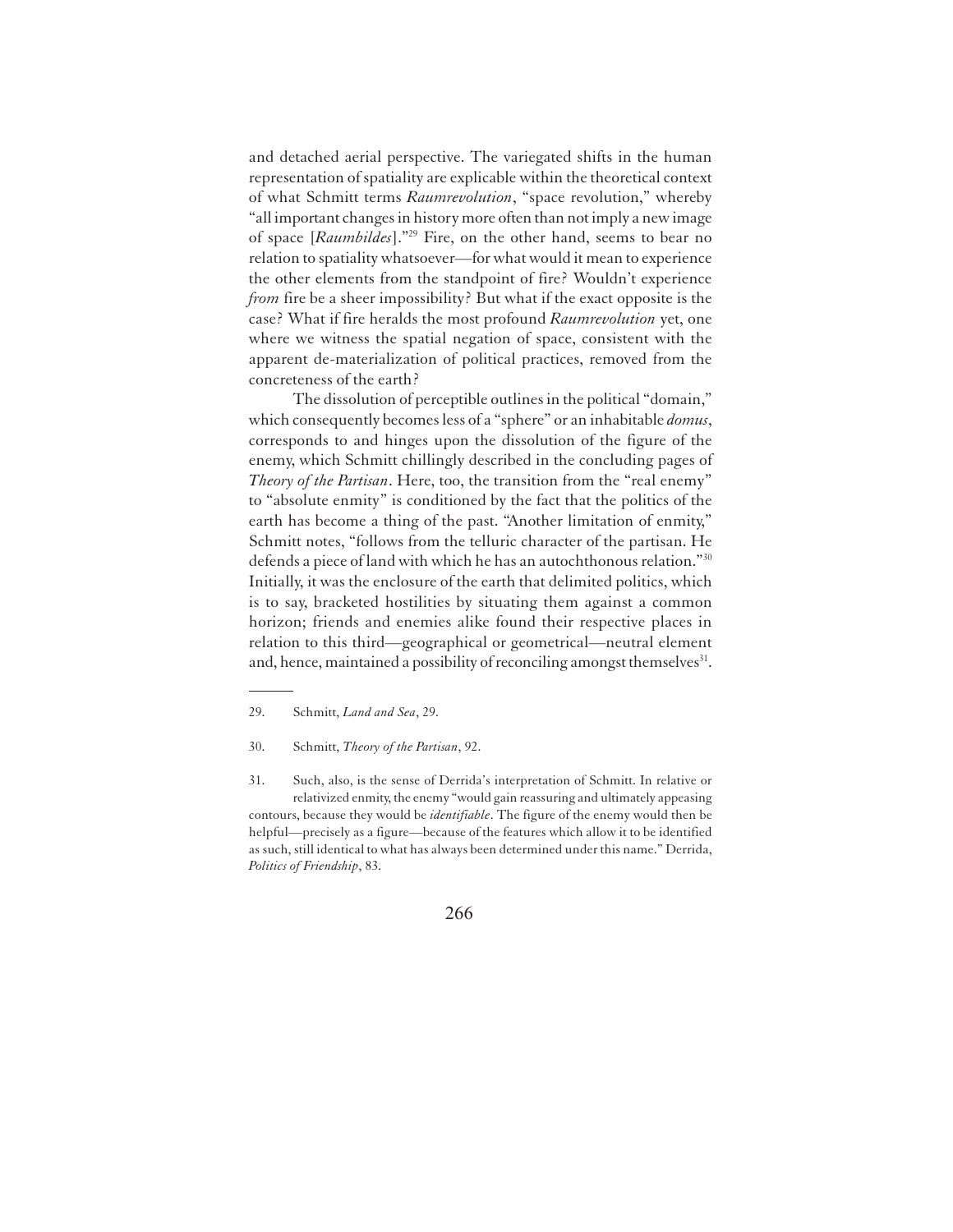Once the terrestrial horizon, on which the figures of friends and enemies had emerged in all their determinacy, concreteness and "reality," disappeared, the figure of the enemy got distended, its outlines blurred. Pyropolitical enemies are, at the same time, everywhere and nowhere because they bear little relation to the earth (from which they are "unchained,"<sup>32</sup>) or, for that matter, to any other spatially bound element. And their indeterminacy is mirrored in the attitude of "absolute enmity," enmity "so frightful that perhaps one no longer should speak of enemy and enmity, and both should be outlawed and damned in all their forms before the work of destruction can begin. Then, the destruction will be completely abstract and completely absolute."<sup>33</sup> Still prior to the material annihilation of the enemy, a more thorough, because abstract and ideal, eradication takes place: the enemy is destroyed as a figure and as a concept. This, however, does not make enemies disappear but, on the contrary, renders them potentially omniscient, to the extent that, uncontainable by figural contours and conceptual representations, they elude the mechanisms of recognition. Corresponding to the figureless and imperceptible enemy is the absolute, unlimited, unrestricted attitude of enmity, absolved from the concreteness of context and horizon. Such an attitude, in turn, is in sync with the possibility of total annihilation announced by the un-bracketed and "nonconventional" warfare that threatens not only a delimited national territory but also whole regions of the world and the planet as a whole.

The spatial negation of space implicit in absolute enmity is the overarching context for the ultimate means of destruction to have come out of the Second World War, the atomic bomb. While the explosion in general is a symbol of pyropolitics, as French professor of law Ernest Roguin critically acknowledged in the early years of the twentieth century<sup>34</sup>, the atomic bomb is unique, since its destructive potential threatens the entire earth. A weapon capable of devastation so extreme

<sup>32.</sup> Schmitt, *Theory of the Partisan*, 54.

<sup>33.</sup> Schmitt, *Theory of the Partisan*, 94.

<sup>34.</sup> Roguin, *Traité de Droit Civil Comparé,* xviii.

<sup>267</sup>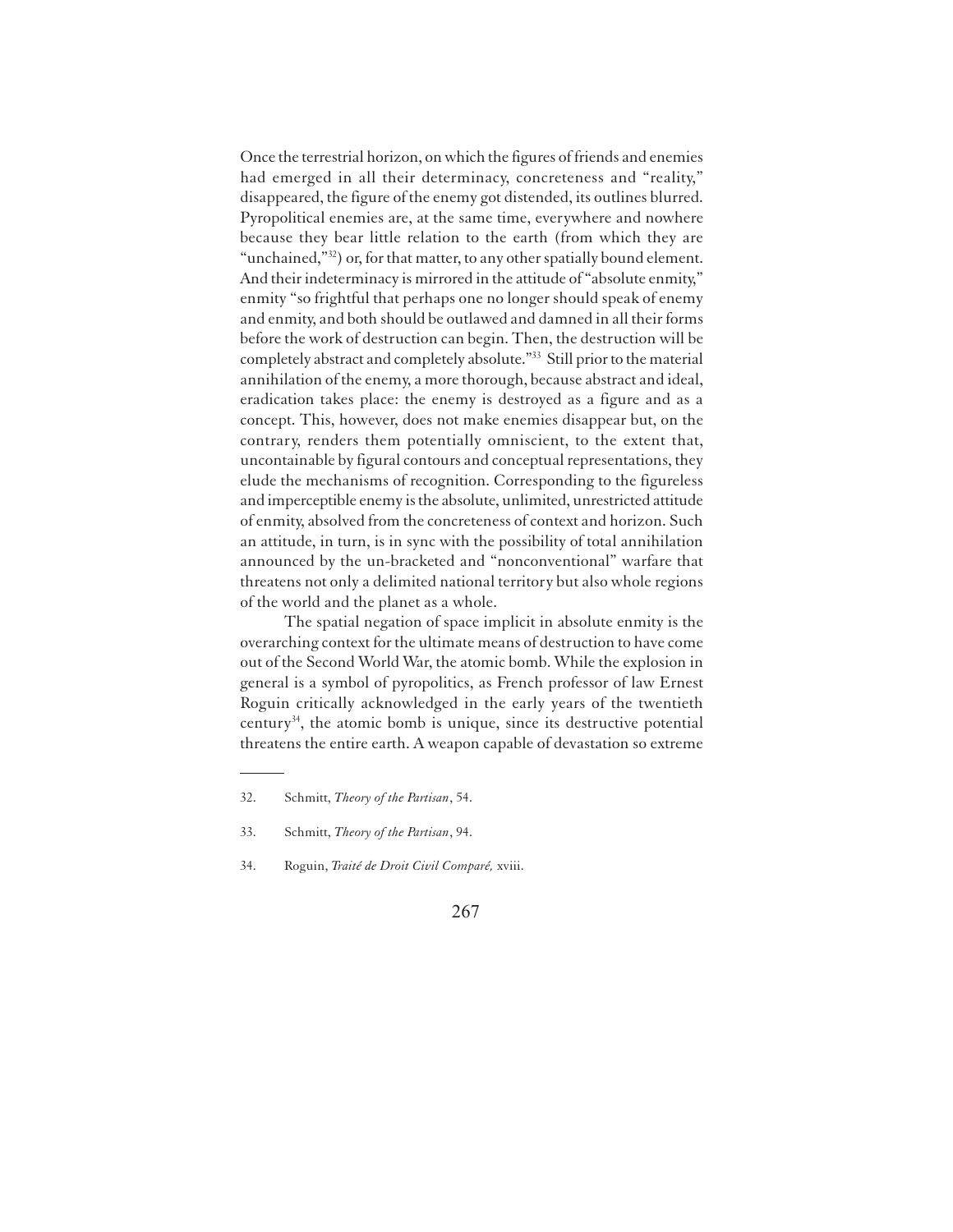as to reach planetary proportions has broken with the politics of the earth, with the sense of measure and moderation inherent in it, and with the *nomos* born of this politics. Atomic and hydrogen bombs are uncontainable by any lines of legality, friendship or enmity; they will always fall "beyond," *jenseits*, the "new amity lines."<sup>35</sup> The excessive detachment from the earth, which has now become a possible object of annihilation, means that the lines of *nomos* have grown irrelevant to pyropolitics. Asking himself in one of his diaries which "line" will become predominant after the atomic explosion, Schmitt responds: "No global line in the sense of *raya*, amity line, or the line of the Western Hemisphere…and, in general, no line whatsoever, but only space [*Keine globale Linie, im Sinne der Raya, Amity line oder Linie der westlichen Hemisphäre…sondern überhaupt keine Linie mehr, sondern ein Raum*...]."<sup>36</sup> If, after the explosion, only space remains, this is because the spatial negation of space has emptied that which is negated of all inner determinations, has erased all traces and lines engraved on the surface of the earth. The erasure of the line is another piece of evidence for a radical departure from the politics of the earth, whose division was instrumental to the emergence of the first *nomos*.

Henceforth, it will be impossible to find one's bearings in a concrete elemental order, to find and to represent one's place within the environing context of the element, given the disappearance of those linear determinations that turn space into an inhabitable place. Within the terms of the geopolitical and modern consciousness, the effects of pyropolitics and our place in it are unrepresentable, if not sublime. Differently put, the fire of absolute enmity and of the atomic explosion burns without illuminating, without clarifying anything, without giving rise to the event of a new *nomos*. It is the fire of destitution, as opposed to institution, to use the favorite distinction of Reiner Schürmann<sup>37</sup>. Fire, nonetheless, produces multiple effects; besides the forever present possibility of burning (up) whatever or whoever approximates it, fire

<sup>35.</sup> Schmitt, *The* Nomos *of the Earth*, 49.

<sup>36.</sup> Schmitt, *Glossarium*, 180-1.

<sup>37.</sup> Cf. Schürmann, *Broken Hegemonies*, *passim*.

<sup>268</sup>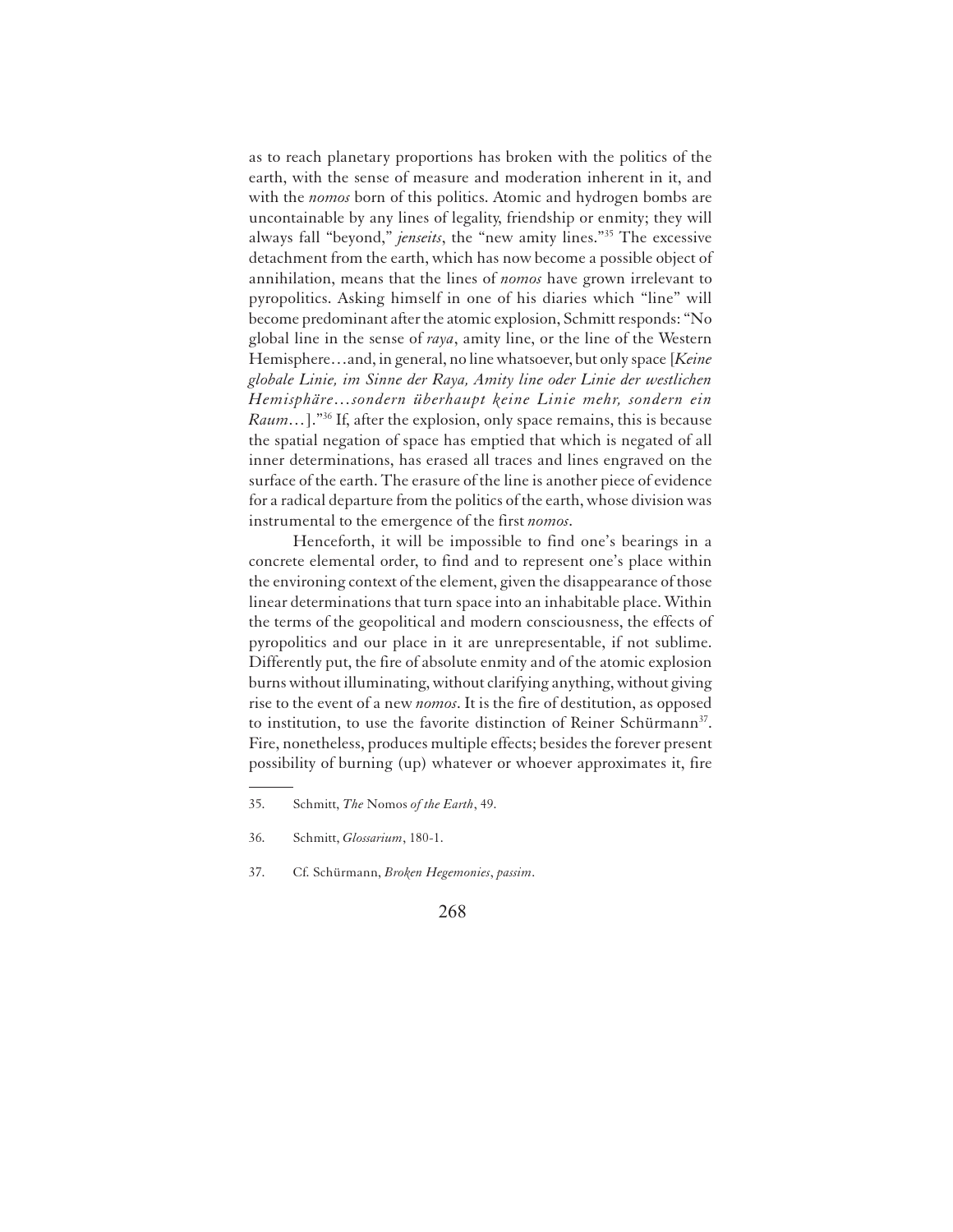casts a glow on things, warms those who are shivering of cold, brings about a transformation from one state into another… And the same manifold effects emanate from pyropolitics.

Tapping into what, without a doubt, is a part of the quotidian discourse surrounding revolutionary or subversive activity, Schmitt considers the partisans as bearers of political sparks capable of kindling a larger fire of total politicization<sup>38</sup>. To the extent that the previously apolitical (or "neutral") civilians are embroiled in partisan combat whether fighting or aiding and abetting guerilla fighters—politics, in the sense of existential conflict and the fateful friend-enemy distinction, turns into an integral part of their lives. Surprisingly, the increased risk associated with this enterprise pales in comparison to the protective function of the revolutionary spark: besides maintaining a certain intensity of the political alive, it keeps the partisan, *qua* political subject, sheltered, safe in its glow, *Glut*: "The spark that jumped from Spain to the North in 1808 found in Berlin a theoretical form that made it possible to protect him [the partisan] in its glow [*ihn in seiner Glut zu behüten*]…"<sup>39</sup> The glow of revolutionary fire warms political subjects, providing them with a source of motivation for a continued struggle, and allows them to attain political subjectivity in the first place<sup>40</sup>. It

39. Schmitt, *Theory of the Partisan*, 47, translation modified.

40. In a recent article, Banu Bargu goes as far as to consider the revolutionary spark as a symbol of constitutive politics: "In this light, we can better appreciate why Schmitt refers to the partisan as the "spark" that ignites a fire. This fire represents the elemental forces of the people to shape the fate of their community. Popular intervention is instigated by crises, such as foreign occupation, outbreak of war or general strike. Extraordinary moments enable the activation of constituent power that, under normal conditions, remains an invisible support of the constitutional order." (2010) In pyropolitical terms, this implies that the volcanic and fiery activity of constituent power underlies and dislocates the static crusts of instituted law and order, akin to the outer layers of the earth.

<sup>38.</sup> "At that time, a spark [*ein Funke*] jumped from Spain to the North. It did not ignite the same fire [*denselben Brand*] that gave the Spanish guerrilla war its world-historical significance. But it produced an effect whose continuation today, in the second half of the 20th century, changes the face of the earth and her humanity." (Schmitt, *Theory of the Partisan*, 6-7).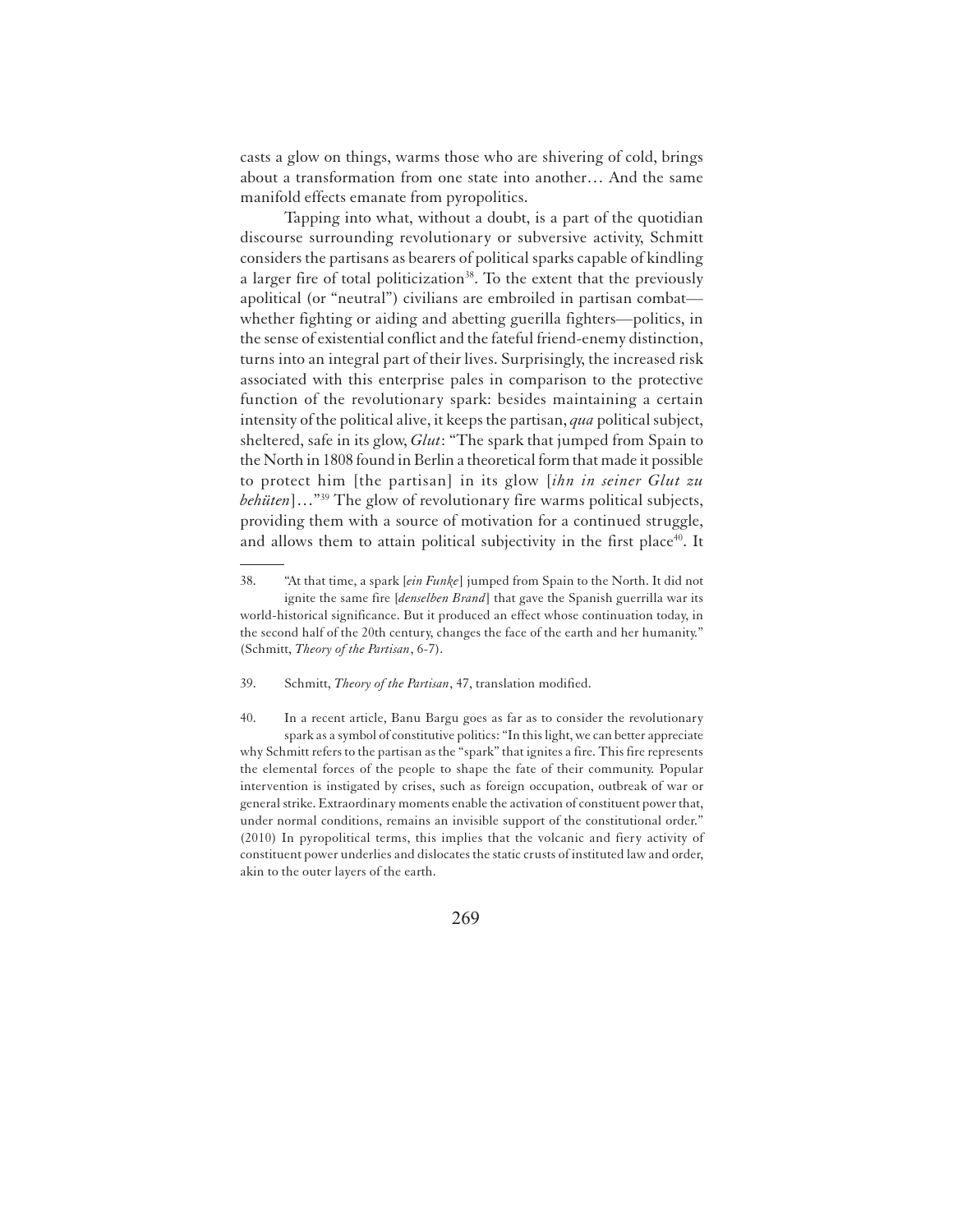does not grant protection to the partisans' physical lives—quite to the contrary, their lives are now endangered more than ever—but it does preserve their existence as subjects, that is to say, as political subjects.

Although fire lacks definitive contours, its glow permits the beings who or that gather around it to come to light, if only temporarily, to exhibit themselves within concrete outlines, and, therefore, to be. In the glow of revolutionary fire, be it as miniscule as the one cast by a spark, partisans rise to the level of political subjectivity, otherwise denied to them by the status quo that seeks their criminalization and delegitimization. Pyropolitics is, therefore, the condition of possibility for political phenomenality, for the appearing of political actors as such. And yet, the partisans are defined, precisely, by their clandestine activities, by their non-appearance on a well-illuminated political stage, by their operations in the "underground"—for instance, in the thick of a forest. How to explain this ostensible paradox? Note, first of all, the kind of light that emanates from a spark, the glow of which is dim enough to keep the partisan unidentifiable from the standpoint of "regular army" and of the political state. Unlike phenomenology, on the one hand, with its fascination for the eidetic—as well as the literal—light without warmth, and ethics, on the other hand, with its adherence to the warmth of interpersonal intimacy without light, pyropolitics combines both effects of fire. The glow it spreads is different from the light of phenomenology, in that it leaves enough room for the non-identifiable, the secret, the shadows, and the *arcana* indispensable, according to Schmitt, to any political practice. And the warmth it emits is dissimilar to that of ethics (with the possible exception of the ethical thought of Emmanuel Levinas), in that it may, at any given moment, burn those basking in it, consuming their entire being.

Whereas the pyropolitical glow is scarce enough to occlude the identities of those it illuminates, the warmth of this fire is immeasurable, potentially immense, and overwhelming, depending on the intensity of antagonisms ignited between particular friend and enemy groupings. Indeed, Schmitt describes the movement of politicization, when various standoffs and oppositions in areas of human activity—such as the economic sphere—attain the level of existential friend-enemy conflicts, in a way reminiscent of the transformative effects of fire. The Heraclitean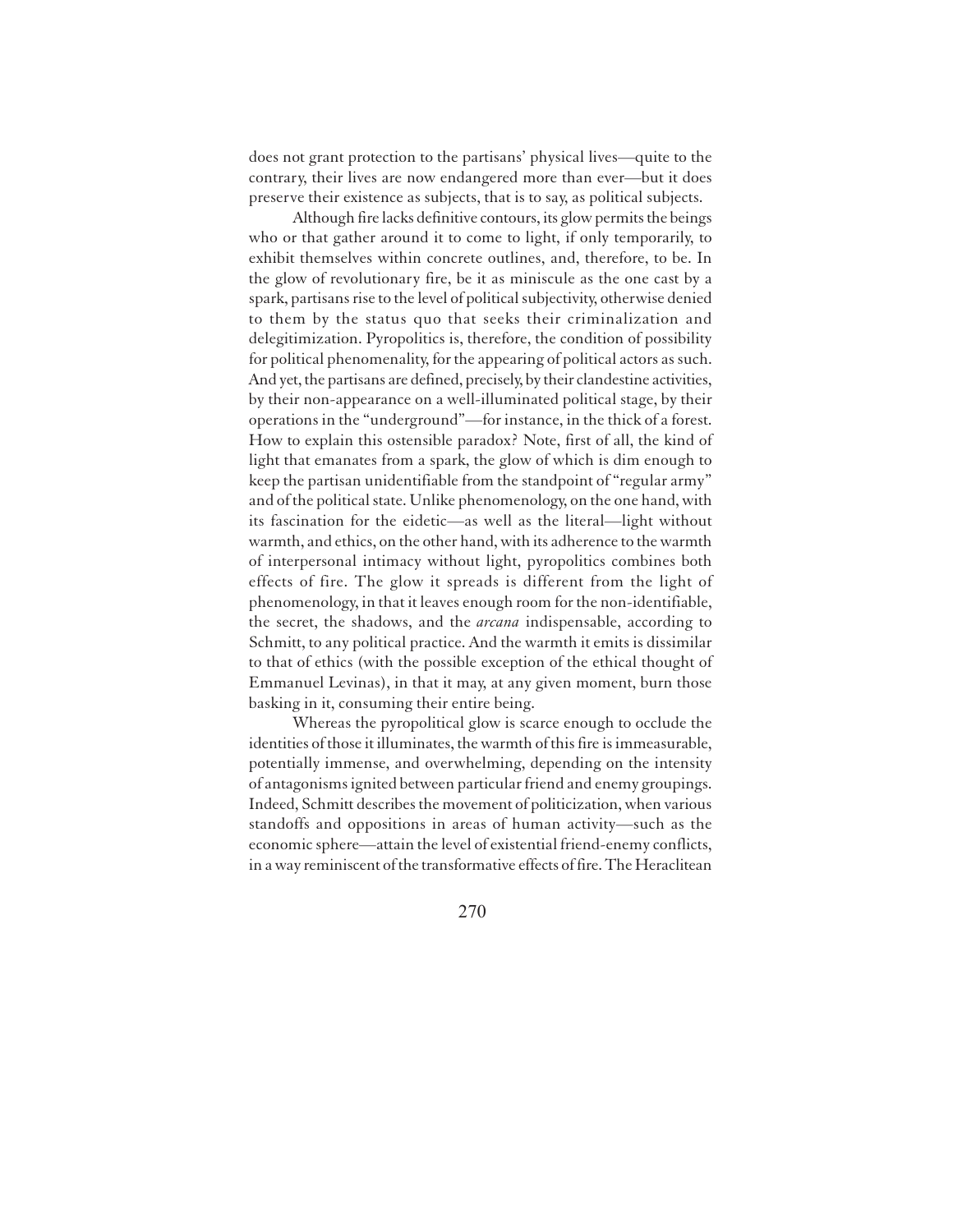*puros tropai* (transformative fire) is not far behind our theoretical horizon when we carefully read the praise Schmitt lavishes on the dialectical transition from quantity to quality in Hegel's *Logic*: "That is Hegel's *Hic Rodus* and the genuineness of a philosophy which does not permit the fabrication of intellectual traps…The often quoted sentence of quantity transforming into quality has a thoroughly political meaning. It is an expression of the recognition that from every domain the point of the political is reached and with it a qualitative new intensity of human groupings."<sup>41</sup> The transformation of quantitatively intense economic, aesthetic, or other antagonisms into purely political confrontations should be interpreted in terms of reaching a "boiling point," as Heinrich Meier has it<sup>42</sup>, the critical quantitative point where qualitative change from one state (liquid; economic) to another (vaporous; political) occurs. On a lighter note, it is not by chance that Lenin is said to have quipped that under communism every cook should be able to run the government<sup>43</sup>, for who, if not the cook, knows better the exact point where the transformations triggered by fire take place? In the politicization of the dialectical transition, then, we get acquainted with the fine differentiations proper to fire that, rather than engrave lines and traces in the solid substratum of the earth, leads to more drastic ontological discernments between quantity and quality, the political and the provisionally apolitical. Just as in Heraclitus *puros tropai* implies the kind of transformation where "everything goes over into everything" and nothing retains the definitiveness of its character<sup>44</sup>, so in Schmitt all spheres of human activity lose their identity and become totally politicized upon contact with the transformative fire of intense antagonism.

From the brief overview thus far it should be obvious that pyropolitics is fraught with risk, not the least the risk of succumbing to

<sup>41.</sup> Schmitt, *The Concept of the Political*, 62.

<sup>42.</sup> Meier, *The Lesson of Carl Schmitt*, 35.

<sup>43.</sup> Moore, *Soviet Politics*, 175.

<sup>44.</sup> Heidegger & Fink, *Heraclitus Seminar*, 11.

<sup>271</sup>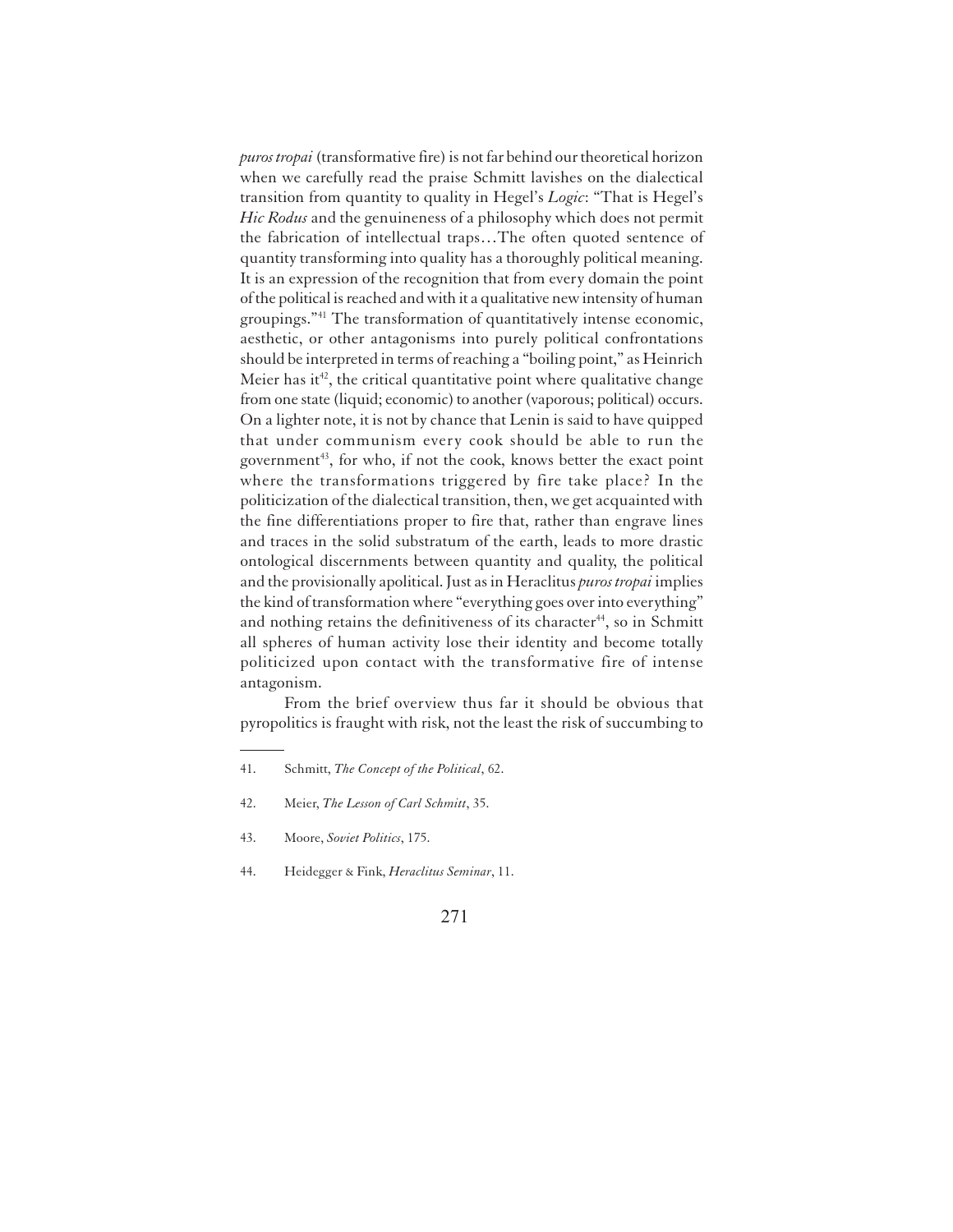the annihilating fire that burns without illuminating, without shedding light on that which it transforms. For all his caution and a general conservative worldview, Schmitt believes that that risk must be assumed, not evaded, in order for the political ontology of human beings not to dissolve in the sea of indifference, apathy, and de-politicization typical of liberal parliamentary democracies. On the subject of the latter, he writes: "Many norms of contemporary parliamentary law…function as a result like a superfluous decoration, useless and even embarrassing, as though someone has painted the radiator of a modern central heating system with red flames in order to give the appearance of a blazing fire."<sup>45</sup> When political oppositions undergo sublimation into material for endless parliamentary discussions and debates, the transformative fire of politics is reduced to a mere caricature, to something given to sight without opening the field of vision or letting beings and events be seen. The red flames painted on a radiator give off an illusion of political activity but, in any event, they neither shine forth nor emit heat. The "modern central heating system," with a fake fire depicted on it, is an apposite allegory of the modern political system, where conflicts turn into nothing more than differences in opinion and where the risk and existential danger that accompany friend-enemy formations are relegated to the margins of the Western geopolitical scheme; Iraq and Afghanistan have long become the familiar designations for these margins. The state of exception that reigns "beyond the lines" of the humanitarian order and universal human rights stands in sharp contrast to the taming of political risk and the obfuscation of existential danger by liberal democracies. The heat of the radiator, compared to that of fire, is domesticated, fully regulated, placed in the service of the domicile it warms up and provides with the comfort and convenience that a mechanical system affords. The unpredictable, but also the luminous, core of fire is evacuated from these political regimes obsessed with risk avoidance and total de-politicization.

The main reason behind the criticisms Schmitt levels against liberal democracy is that the risk of not taking risks outweighs any concrete danger lurking in a confrontation with the enemy: it spells out

<sup>45.</sup> Schmitt, *Crisis of Parliamentary Democracy*, 6.

<sup>272</sup>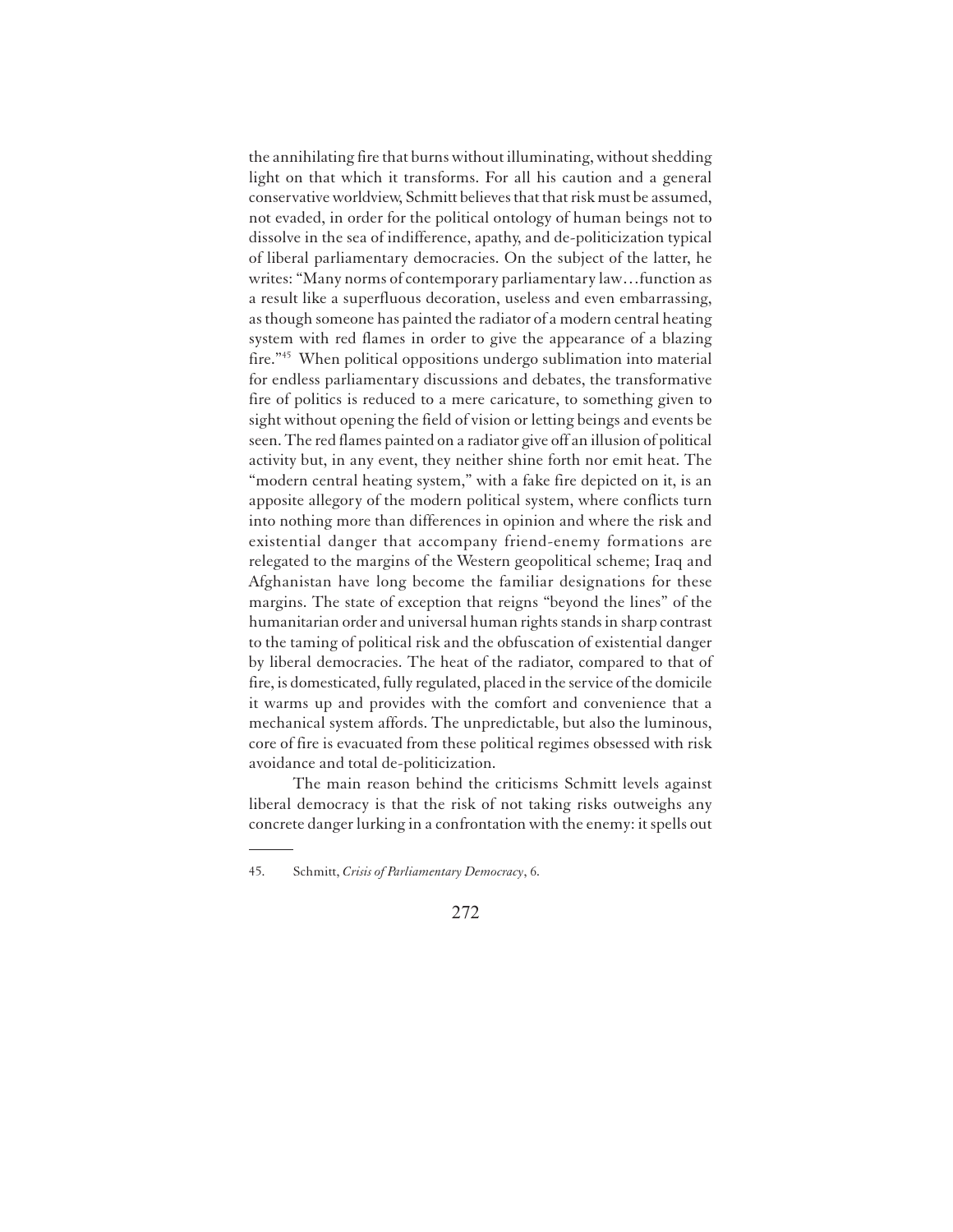the automatic and consensual termination of political existence<sup>46</sup>. In our terms, this means that—the distinction between the enablingconstructive and the disabling-destructive varieties of pyropolitics notwithstanding—the risk of pyropolitics is irrecusable. Still, the sign that Schmitt's conservatism has gained an upper hand, leading him to disavow the politics of fire, is his frequent self-identification as "the Christian Epimetheus,"<sup>47</sup> the prototype he adopts from the German poet, Konrad Weiss. The exact opposite of his forward-looking brother Prometheus, Epimetheus is absorbed in an "active contemplation" of the already "completed events," in an effort to tease out of them "the dark meaning of our history."<sup>48</sup> Epimetheus, moreover, keeps closer to the natural realm and to the affairs of the earth (distributing the gifts of positive traits to animals) than his renegade brother, who grants to humans the gift of fire, the arts, and technicity<sup>49</sup>. Given the choice between a personification of geopolitics, in the most basic and powerful sense of the term, and a figuration of pyropolitics, between Epimetheus and Prometheus, Schmitt opts for the telluric and *terrist* image of the god-fearing brother. (In fact, a good alternative title for *Roman Catholicism and the Political Form* would have been *The Doctrine of a Young Christian Epimetheus.*) In doing so, he ultimately rejects the politics of fire and countersigns his name *against* the unmatched dangers and risks it carries with it. But, in light of everything that has happened since Schmitt's death in 1985, do we still have the luxury of a choice between geopolitics and pyropolitics? Hasn't the politics of fire irrevocably supplanted the politics of the earth and isn't the trace of this supplanting detectable in every "suicide bombing," which has become

<sup>46.</sup> For a detailed analysis of political risk in Schmitt, refer to Chapter 2 of *Groundless Existence*.

<sup>47.</sup> See Schmitt's *Ex Captivitate Salus*, 12; *Glossarium* 66; "Three Possibilities," 170.

<sup>48.</sup> Schmitt, "Three Possibilities," 170.

<sup>49.</sup> For an original reading of the myth of Epimetheus, see Stiegler's *Technics and Time I* (1998), especially Part II of the book, titled "The Fault of Epimetheus." For Plato's recounting of the myth, see *Protagoras*, 320d-322a.

<sup>273</sup>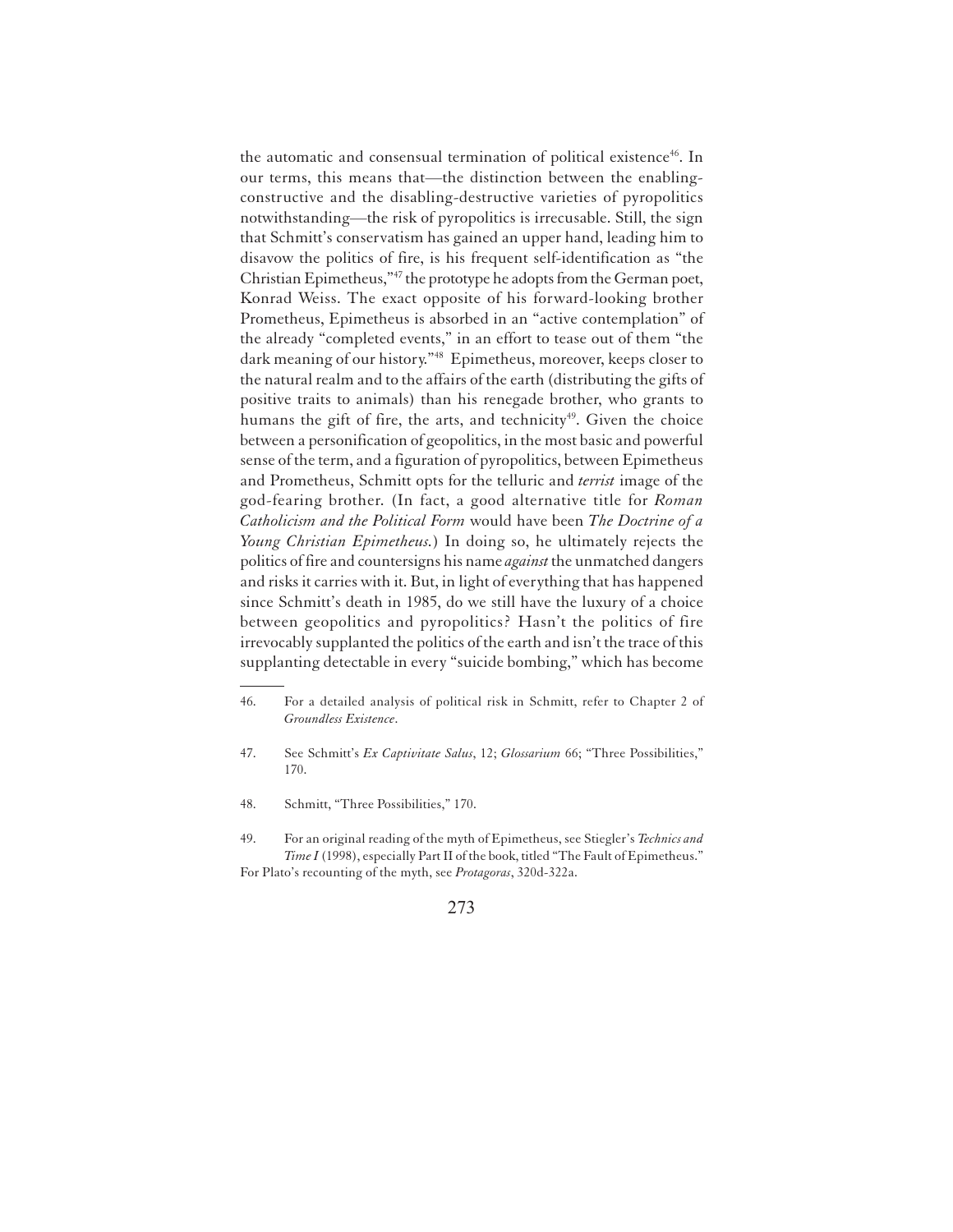a global phenomenon, as well as in the new instantiations of absolute enmity based on differences in religious creed? Wouldn't the most constructive response to this political ground-shift, finally, be a sustained rethinking of the pyropolitical legacy, including its venerable revolutionary tradition, and an adaptation of this tradition to the age of post-metaphysical politics?

Pining for the lost immediacy of the human relation to nature, Epimetheus, who withholds fire from the mortals, glances back and is absorbed in a contemplation of the past he is unable to revitalize. Nostalgic for the politics of the earth, with its—however contrived simplicity and innocence, the Christian Epimetheus looks back at the dramatic opposition of land and sea in a full realization that both elements have been surpassed as the organizing metaphors and mythic representations of the political. Reluctantly, he bestows the gift (and the curse) of the politics of fire onto his contemporaries, in the hope that the new "meaningful proportions [*sinnvolle Proportionen*]"<sup>50</sup> of the world will, phoenix-like, issue forth from it.

<sup>50.</sup> Schmitt, *Land and Sea*, 59.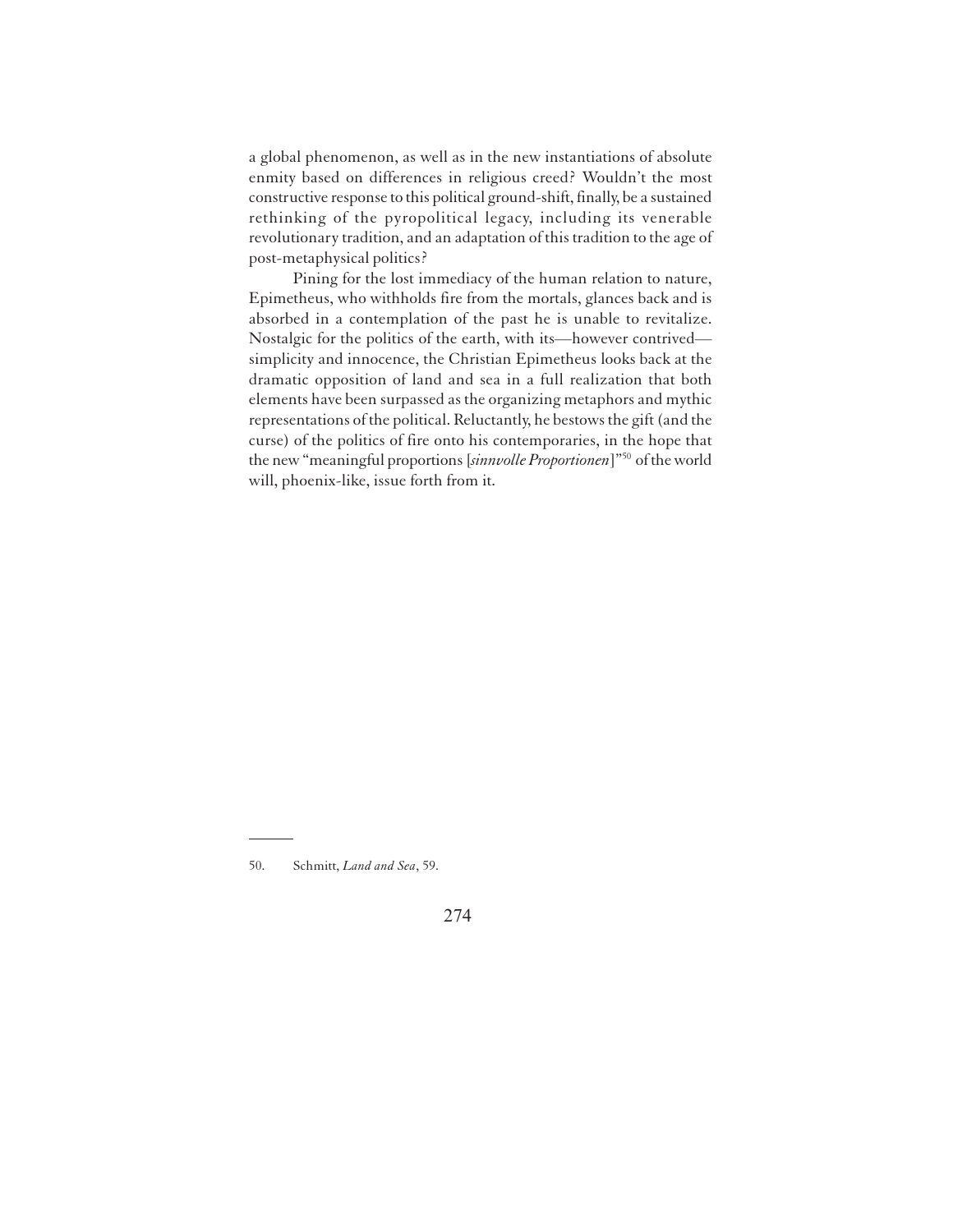#### **Works Cited:**

- —— *Myths from Mesopotamia: Creation, the Flood, Gilgamesh, and Others*, translated by Stephanie Dalley (London & New York: Oxford University Press, 2008).
- BACHOFEN, Johann Jacob. *Der Mythus von Orient und Occident* (München: C.H. Beck'sche Verlagsbuchhandlung, 1956).
- BARGU, Banu. "Unleashing the Acheron: Sacrificial Partisanship, Sovereignty, and History." *Theory & Event 13* (1), 2010.
- DEAN, Mitchell. "Nomos: Word and Myth," in *The International Political Thought of Carl Schmitt: Terror, Liberal War, and a Crisis*

*of the Global Order*, edited by Louiza Odysseos and Fabio Petito (London and New York: Routledge, 2007), 242-58.

- DERRIDA, Jacques. *Of Grammatology, t*ranslated by Gayatri C. Spivak (Baltimore: Johns Hopkins University Press, 1997).
- Politics of Friendship, translated by G. Collins (London and New York: Verso, 1997).
- LUCRETIUS. *On the Nature of Things*, translated by Martin Ferguson Smith (Indianapolis/Cambridge: Hackett, 2001).
- MACAULEY, David. *Elemental Philosophy: Earth, Air, Fire, and Water as Environmental Ideas* (Albany: SUNY Press, 2010).
- MARDER, Michael. *Groundless Existence: The Political Ontology of Carl Schmitt* (London and New York: Continuum, 2010).
- "The Ethical Ungrounding of Phenomenology: Levinas's Tremors," in *Being Shaken: Ontology and the Event*, edited by Michael Marder and Santiago Zabala (Evanston: Northwestern University Press, forthcoming in 2012).
- MEIER, Heinrich. *The Lesson of Carl Schmitt: Four Chapters on the Distinction between Political Theology and Political Philosophy*,

translated by Marcus Brainard (Chicago and London: University of Chicago Press, 1998).

- MOORE, Barrington Jr. *Soviet Politics: The Dilemma of Power* (New York; M.E. Sharp, 1950).
- MÜLLER, Jan-Werner. *A Dangerous Mind: Carl Schmitt in Post-War European Thought* (New Haven: Yale University Press, 2003).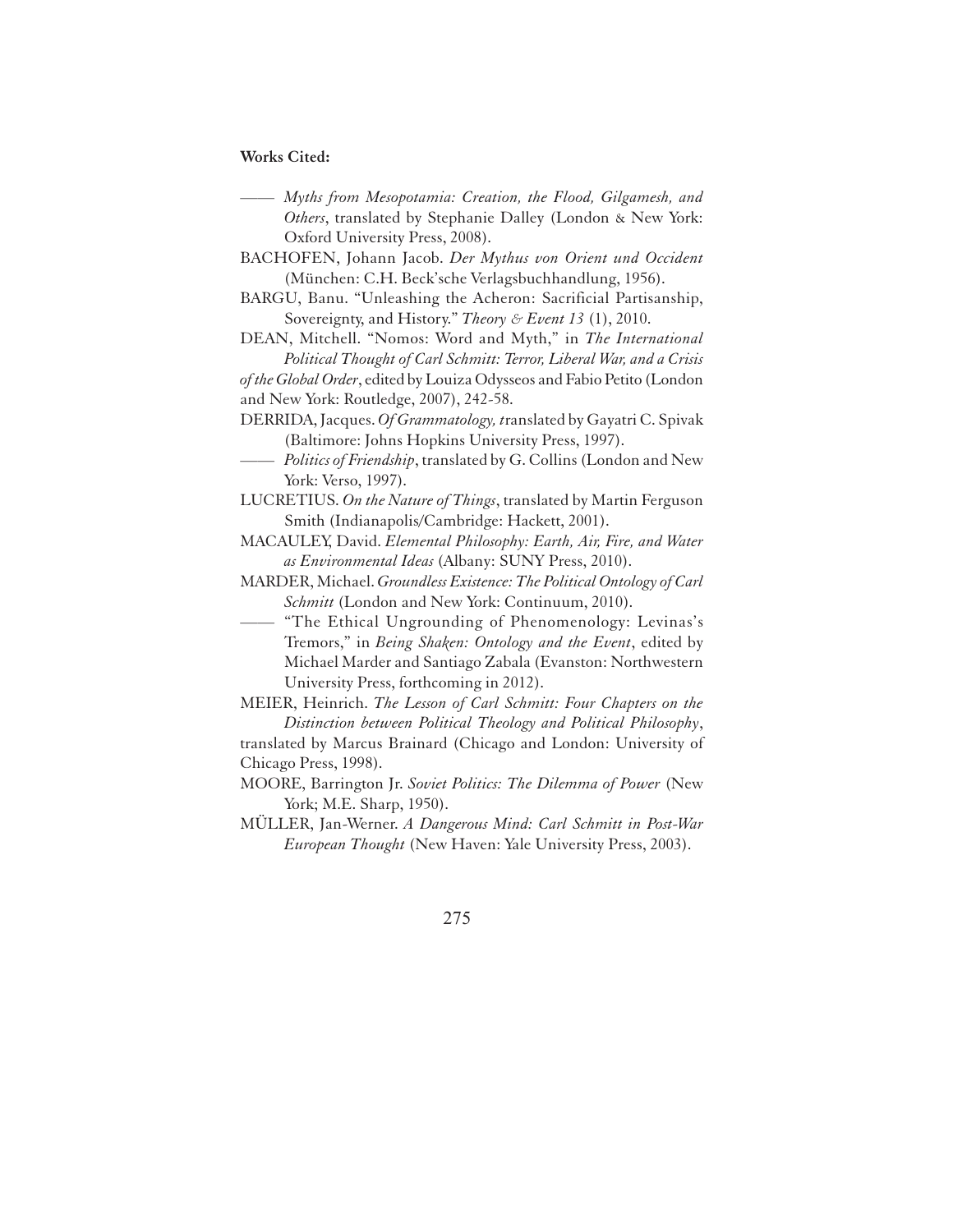PLATO. *Laches, Protagoras, Meno, Euthydemos*, translated by W.R.M. Lamb, Loeb Classical Library Vol. 165 (Cambridge, MA: Harvard University Press, 1977).

ROGUIN, Ernest. *Traité de Droit Civil Comparé: Les Successions* (Paris: Librarie Générale de Droit et de Jurisprudence, 1908).

SCHMITT, Carl. *The Concept of the Political*, Expanded Edition, translated by George Schwab (Chicago and London: The University of Chicago Press, 2007).

- —— *The Crisis of Parliamentary Democracy*, translated by Ellen Kennedy (Cambridge and London: MIT Press, 1986).
- —— *Ex Captivitate Salus: Efahrungen der Zeit 1945/47* (Berlin: Duncker & Humblot, 2002).
- *—— Glossarium: Aufzeichnungen der Jahre 1947-1951*, ed. by E. Freiherr von Medem (Berlin: Duncker & Humblot, 1991).
- —— *Land and Sea*, translated by Simona Draghici (Washington, DC: Plutarch Press, 1997).
- —— *The Leviathan in the State Theory of Thomas Hobbes*, translated by George Schwab and E. Hilfstein (Westport, CT and London: Greenwood Press, 1996).
- —— *The* Nomos *of the Earth in the International Law of* Jus Publicum Europaeum, translated by Gary L. Ulmen (New York: Telos Press, 2003).
- —— *Roman Catholicism and Political Form*, translated by Gary L. Ulmen (Westport, CT and London: Greenwood Press, 1996).
- —— *Theory of the Partisan: Intermediate Commentary on the Concept of the Political*, translated by Gary L. Ulmen (New York: Telos Press, 2007).
- —— "Three Possibilities for a Christian Conception of History," translated by Marion Wenning, *Telos 147*, Summer 2009, 167- 70.

SCHÜRMANN, Reiner. *Broken Hegemonies*, translated by Reginald Lilly (Bloomington and Indianapolis: Indiana University Press, 2003).

SLOTERDIJK, Peter. *Terror from the Air*, translated by Amy Patton and Steve Corcoran (Los Angeles: Semiotext(e), 2009).